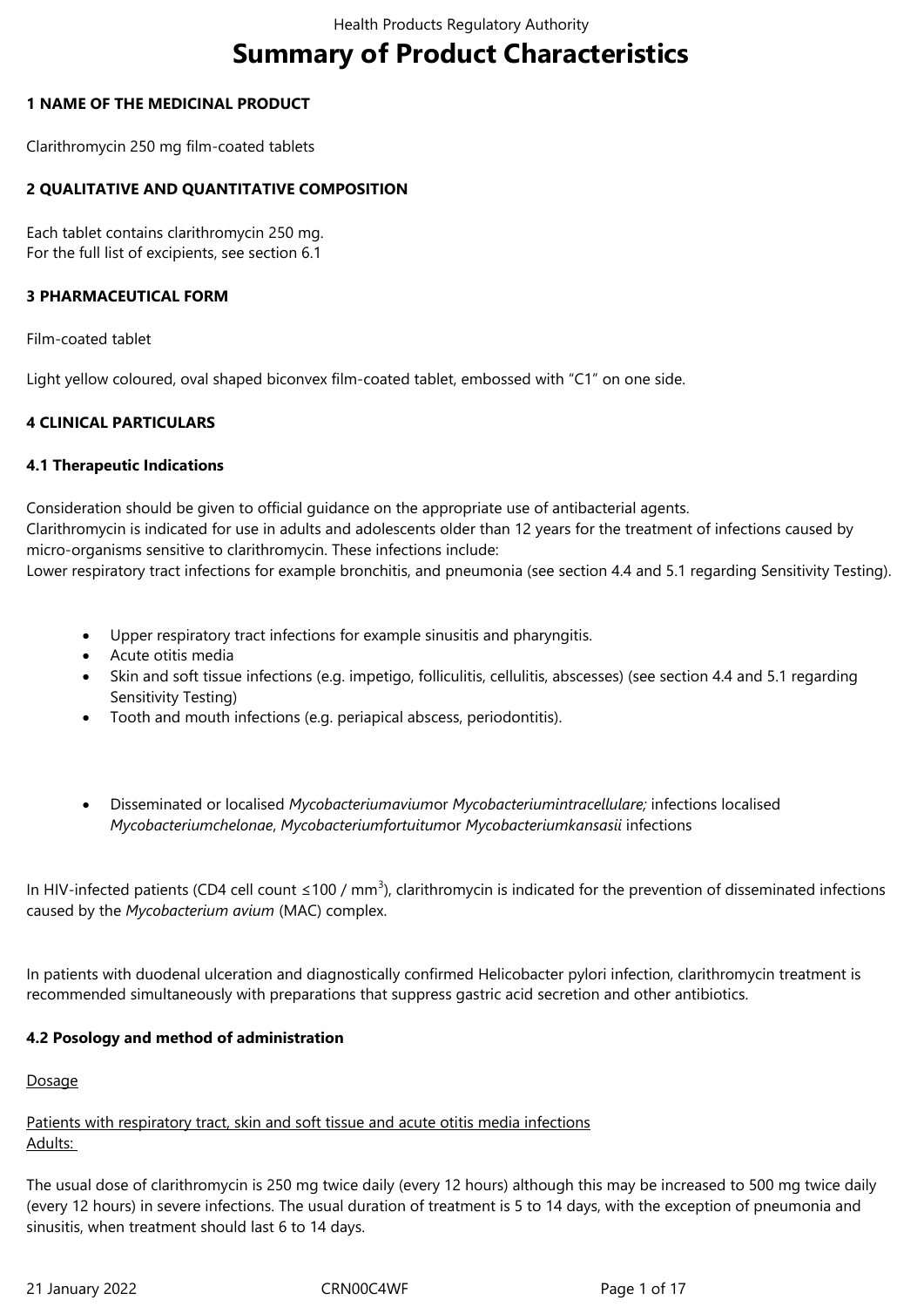Adolescents older than 12 years: As for adults

### Children aged 12 and younger:

Use of Clarithromycin form of coated tablets has not been studied for children younger than 12 years. Therefore, children aged 12 and younger should use clarithromycin pediatric suspension (granules for oral suspension).

### Renal impairment:

In patients with renal impairment with creatinine clearance less than 30 mL/min, the dosage of clarithromycin should be reduced by one-half, *i.e*. 250 mg once daily, or 250 mg twice daily in more severe infections. Treatment should not be continued beyond14 days in these patients.

### Tooth and mouth infections

One tablet 250 mg twice a day (every 12 hours). Treatment usually lasts 5 days.

Infections caused by microorganisms of the *Mycobacterium*  The recommended dose for adults is 500 mg of clarithromycin twice daily.

Treatment of the disseminated form of infection caused by the *Mycobacterium avium* (MAC) complex in AIDS patients should continue until a beneficial clinical and bacteriological effect is observed. Clarithromycin should be used in combination with other medicines acting on *Mycobacterium*.

If other, non-tuberculous infections with *Mycobacterium*-type organisms are found, treatment should be continued.

Prevention of infection caused by MAC The recommended dosage in adults is 500 mg twice daily.

### *Helicobacter pylori* infection

In patients with gastric or duodenal ulcer disease caused by *Helicobacter pylori* infection, clarithromycin may be administered for 7 to 14 days at a dose of 500 mg twice daily, in combination with other appropriate antibacterial and proton pump inhibitors, in accordance with national and international recommendations on *Helicobacter pylori* eradication.

### **4.3 Contraindications**

Clarithromycin is contraindicated in patients with known hypersensitivity to macrolides antibiotic group or to any of the excipients listed in section 6.1. Concomitant administration of clarithromycin and ergot alkaloids (e.g. ergotamine or dihydroergotamine) is contraindicated, as this may result in ergot toxicity (see section 4.5).

Concomitant administration of clarithromycin and any of the followingdrugs is contraindicated:astemizole, cisapride, domperidone, pimozide and terfenadine, as this may result in QT prolongation and cardiac arrhythmias including ventricular tachycardia, ventricular fibrillation and ventricular arrhythmia *torsade de pointes* (see section 4.4 and 4.5).

Concomitant administration of clarithromycin and oral midazolam is contraindicated (see section 4.5).

Clarithromycin should not be given to patients with history of QT prolongation (congenital or documented acquired QT prolongation) or ventricular cardiac arrhythmia, including *torsades de pointes* (see sections 4.4 and 4.5).

Concomitant administration with ticagrelor or ranolazine is contraindicated.Clarithromycin should not be used concomitantly with HMG-CoA reductase inhibitors (statins) that are extensively metabolized by CYP3A4, (lovastatin or simvastatin), due to the increased risk of myopathy, including rhabdomyolysis. (See section 4.4)

As with other strong CYP3A4 inhibitors, clarithromycin should not be used in patients taking colchicine (see sections 4.4 and 4.5).

Clarithromycin should not be given to patients with electrolyte disturbances (hypokalaemia or hypomagnesaemia, due to the risk of prolongation of the QT interval).

Clarithromycin should not be used in patients who suffer from severe hepatic failure in combination with renal impairment.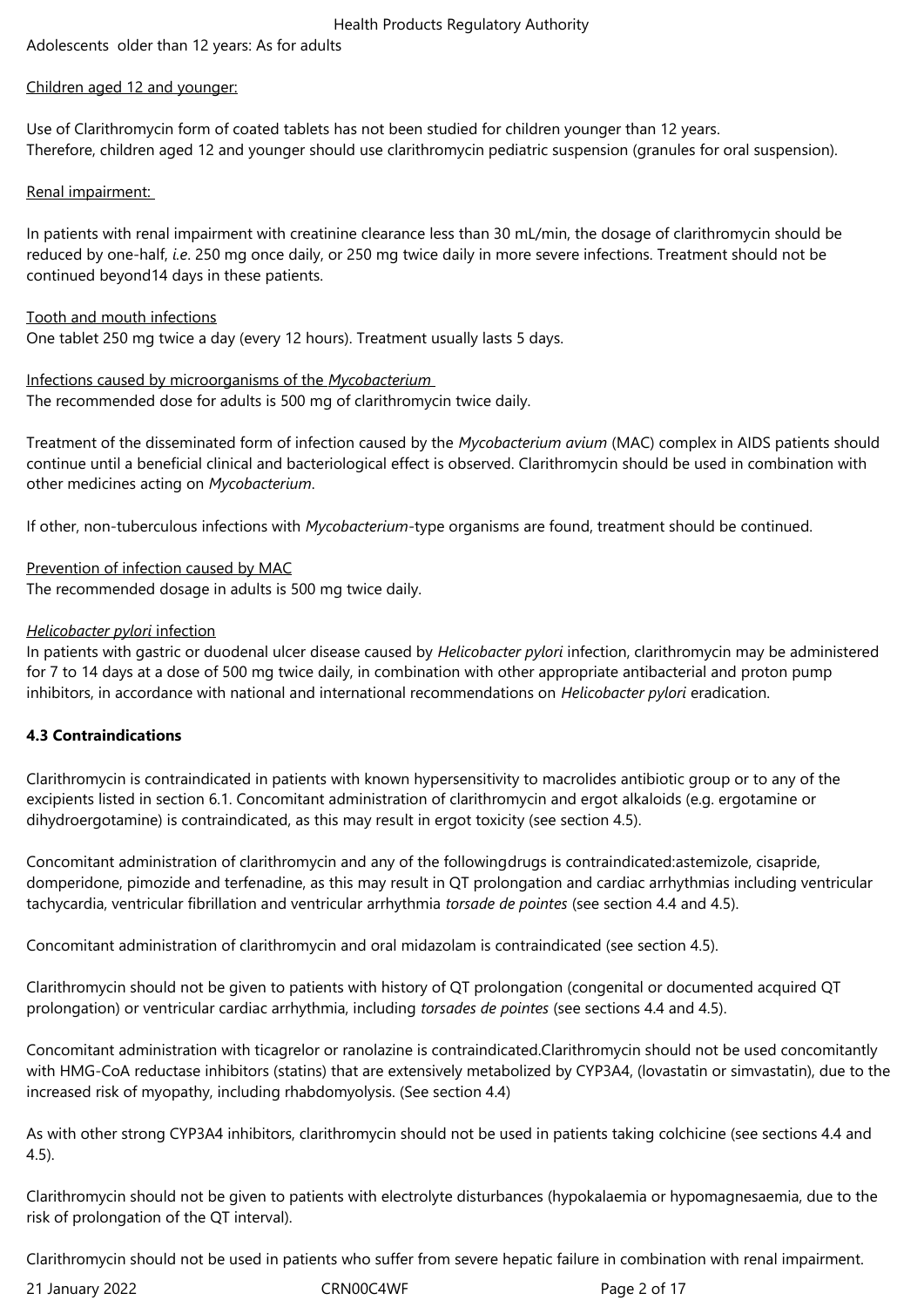Concomitant administration of clarithromycin and lomitapide is contraindicated (see section 4.5).

### **4.4 Special warnings and precautions for use**

The use of any antibacterial drug such as clarithromycin in the treatment of *Helicobacter pylori* infection can lead to the isolation of drug-resistant microorganisms.

The physician should not prescribe clarithromycin to pregnant women without carefully weighing the benefits against risk, particularly during the first three months of pregnancy

Prolonged use may, as with other antibiotics, cause the development of non-susceptible bacteria and fungi. If superinfection occurs, appropriate treatment should be started.

Clarithromycin is mainly metabolised by the liver. Therefore, caution should be exercised in administering the antibiotic to patients with impaired hepatic function. Caution should also be exercised when administering clarithromycin to patients with moderate to severe renal impairment.

During Clarithromycin use it has been reported impaired hepatic function, including increased liver enzymes and parenchymal and / or cholestatic hepatitis with or without jaundice. Such liver dysfunction may be severe and it is generally transient. In some cases, hepatic failure leading to death was reported. In general, it was associated with serious underlying diseases and / or concomitant medications. Patients should be advised to stop treatment immediately and contact their doctor if signs and symptoms of hepatic disease develop, such as anorexia, jaundice, dark urine, pruritus, or tender abdomen.

Pseudomembranous colitis has been reported with nearly all antibacterial agents, including macrolides, and may range in severity from mild to life-threatening. *Clostridium difficile-*associated diarrhoea (CDAD) has been reported with use of nearly all antibacterial agents including clarithromycin, and may range in severity from mild diarrhoea to fatal colitis. Treatment with antibacterial agents alters the normal flora of the colon, which may lead to overgrowth of *C. difficile.* CDAD must be considered in all patients who present with diarrhoea following antibiotic use. Careful medical history is necessary since CDAD has been reported to occur over two months after the administration of antibacterial agents. Colchicine

There have been post-marketing reports of colchicine toxicity with concomitant use of clarithromycin and colchicine, especially in the elderly, some of which occurred in patients with renal insufficiency. Deaths have been reported in some such patients (see section 4.5). Concomitant administration of clarithromycin and colchicine is contraindicated (see section 4.3).

Caution is advised regarding concomitant administration of clarithromycin and triazolobenzodiazepines, such as triazolam, and midazolam for intravenous and oral mucosal administration (see section 4.5).

#### Cardiovascular Events

Prologation of the QT interval, reflecting effects on cardiac repolarisation imparting a risk of developing cardiac arrhythmia and *torsades de pointes*, have been seen in patient treatment with macrolides including clarithromycin (see section 4.8). Due to increased risk of QT prolongation and ventricular arrhythmias (including *torsade de pointes*), the use of clarithromycin is contraindicated: in patients taking any of astemizole, cisapride, domperidone, pimozide and terfenadine; in patients who have hypokalaemia; and in patients with a history of QT prolongation or ventricular cardiac arrhythmia (see section 4.3).

Furthermore, clarithromycin should be used with caution in the following:

- Patients with coronary artery disease, severe cardiac insufficiency, conduction disturbances or clinically relevant bradycardia
- Patients concomitantly taking other medicinal products associated with QT prolongation other than those which are contraindicated.

Epidemiological studies investigating the risk of adverse cardiovascular outcomes with macrolides have shown variable results. Some observational studies have identified a rare short-term risk of arrhythmia, myocardial infarction and cardiovascular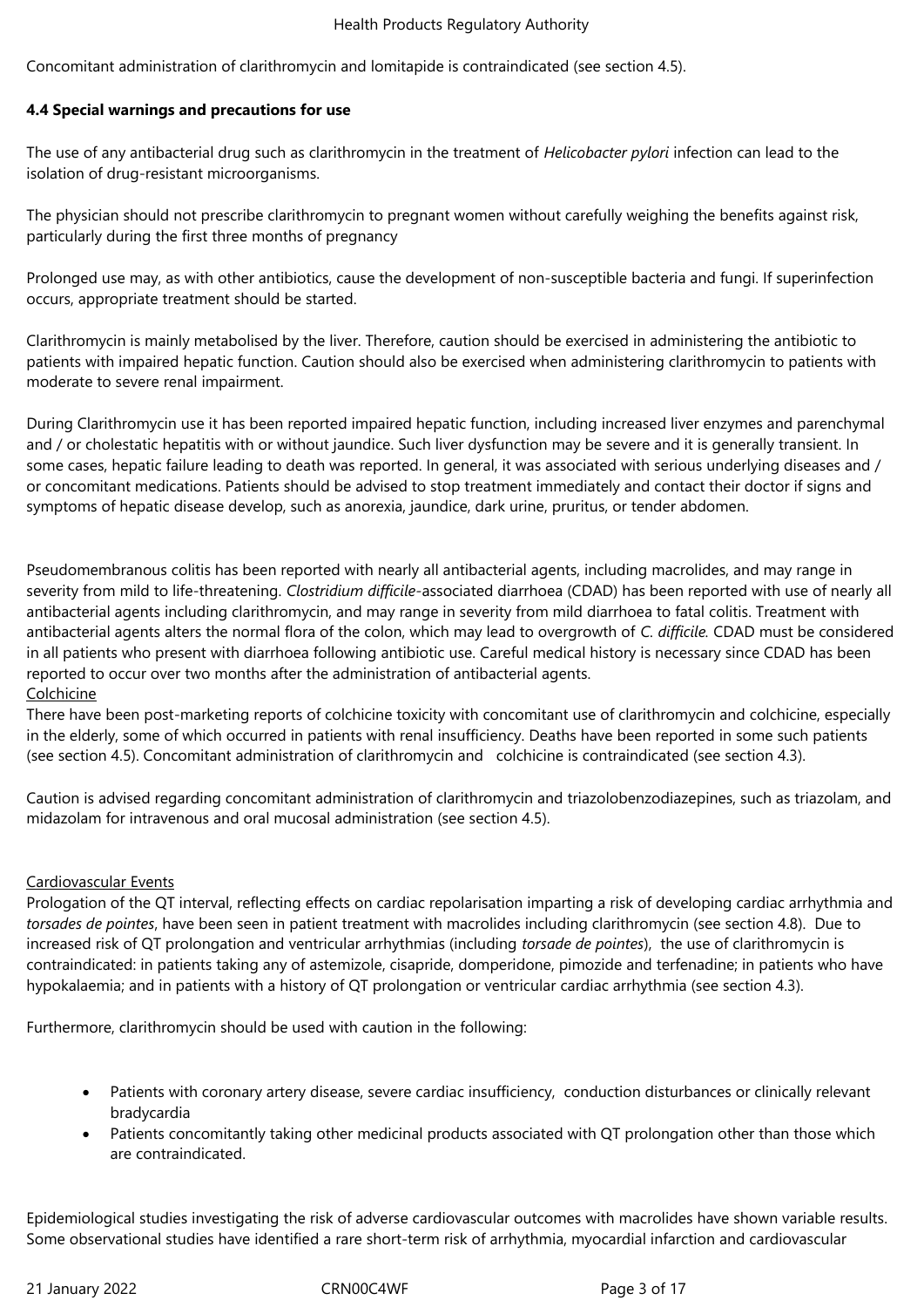mortality associated with macrolides including clarithromycin. Consideration of these findings should be balanced with treatment benefits when prescribing clarithromycin.

Pneumonia: In view of the emerging resistance of *Streptococcus pneumoniae* to macrolides, it is important that sensitivity testing be performed when prescribing clarithromycin for community-acquired pneumonia. In hospital-acquired pneumonia, clarithromycin should be used in combination with additional appropriate antibiotics.

Skin and soft tissue infections of mild to moderate severity: These infections are most often caused by *Staphylococcus aureus*  and *Streptococcus pyogenes*, both of which may be resistant to macrolides. Therefore, it is important that sensitivity testing be performed.

In cases where *beta*–lactam antibiotics cannot be used (e.g. allergy), other antibiotics, such as clindamycin, may be the drug of first choice. Currently, macrolides are only considered to play a role in some skin and soft tissue infections, such as those caused by *Corynebacterium minutissimum*, acne vulgaris, and erysipelas and in situations where penicillin treatment cannot be used.

In the event of severe acute hypersensitivity reactions, such as anaphylaxis, severe cutaneous adverse reactions (SCAR) [e.g. acute generalised exanthematous pustulosis (AGEP), Stevens - Johnson syndrome, toxic epidermal necrolysis and drug rash with eosinophilia and systemic symptoms (DRESS)], clarithromycin therapy should be discontinued immediately and appropriate treatment should be urgently initiated.

Clarithromycin should be used with caution when administered concurrently with medications that induce the cytochrome CYP3A4 enzyme (see section 4.5).

Bacteria resistant to clarithromycin may also show resistance to other macrolide antibiotics, lincomycin and clindamycin (so-called cross-resistance).

HMG-CoA Reductase Inhibitors (statins): Concomitant use of clarithromycin with lovastatin or simvastatin is contraindicated (see section 4.3). Caution should be exercised when prescribing clarithromycin with other statins. Rhabdomyolysis has been reported in patients taking clarithromycin and statins. Patients should be monitored for signs and symptoms of myopathy.

In situations where the concomitant use of clarithromycin with statins cannot be avoided, it is recommended to prescribe the lowest registered dose of the statin. Use of a statin that is not dependent on CYP3A metabolism (e.g. fluvastatin) can be considered (see section 4.5).

Oral hypoglycemic agents and/or Insulin: The concomitant use of clarithromycin and oral hypoglycaemic agents (such as sulphonylurias) and/or insulin can result in significant hypoglycaemia. Careful monitoring of glucose is recommended.

Oral anticoagulants: There is a risk of serious hemorrhage and significant elevations in International Normalized Ratio (INR) and prothrombin time when clarithromycin is co-administered with warfarin. INR and prothrombin times should be frequently monitored while patients are receiving clarithromycin and oral anticoagulants concurrently.

Caution should be exercised when clarithromycin is co-administered with direct acting oral anticoagulants such as dabigatran, rivaroxaban and apixaban, particularly to patients at high risk of bleeding (see section 4.5).

#### **Ototoxicity**

Caution is advised regarding concomitant administration of clarithromycin with other ototoxic drugs, especially with aminoglycosides. Monitoring of vestibular and auditory function should be carried out during and after treatment.

#### Excipients

This medicinal product contains less than 1 mmol (23 mg) sodium per dose, that is to say essentially 'sodium-free'.

### **4.5 Interaction with other medicinal products and other forms of interactions**

#### **The use of the following drugs is strictly contraindicated due to the potential for severe drug interaction effects:**

Cisapride, pimozide, domperidone, astemizole and terfenadine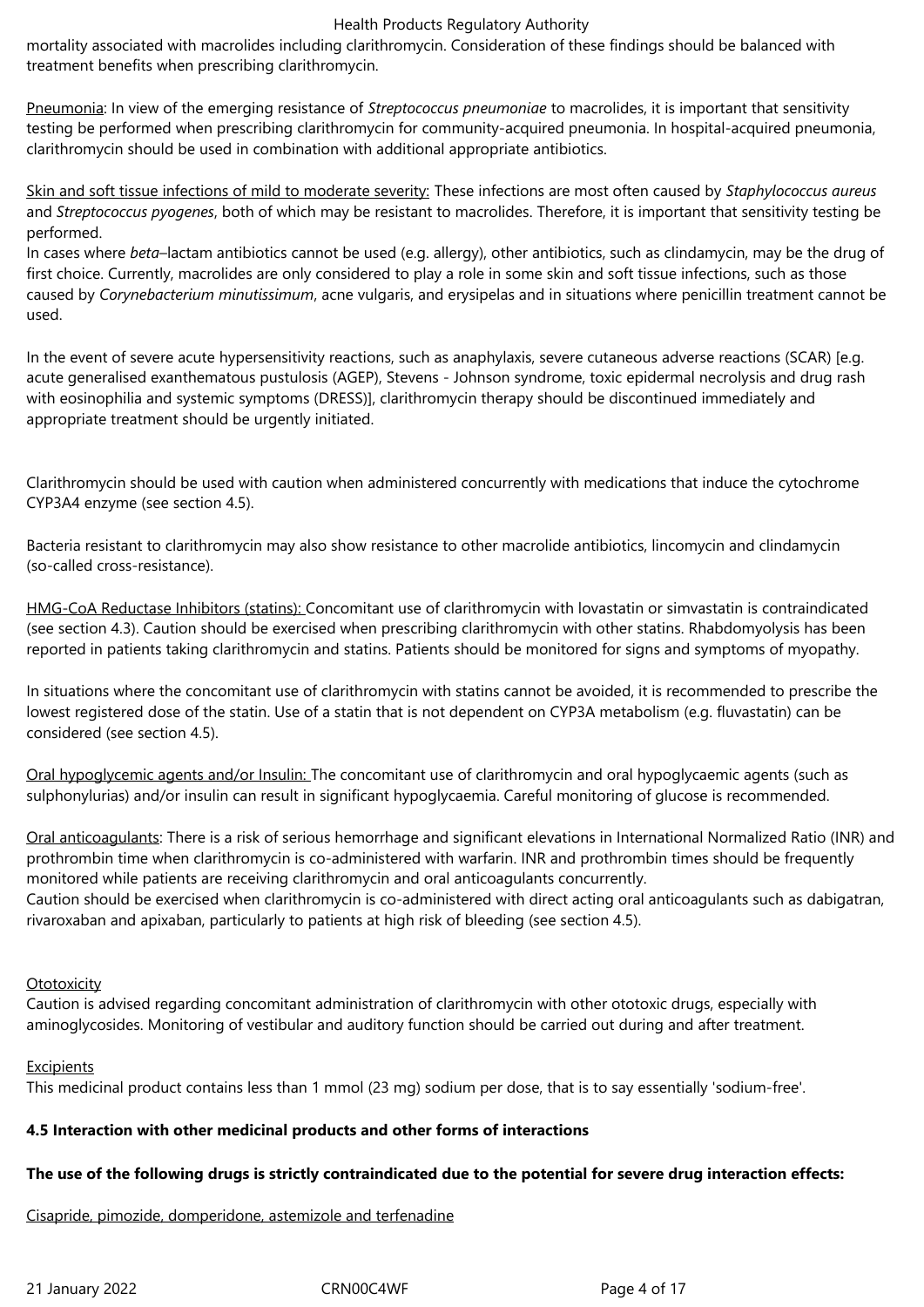Elevated cisapride levels have been reported in patients receiving clarithromycin and cisapride concomitantly. This can cause ECG changes - QT prolongation and cardiac arrhythmias including ventricular tachycardia, ventricular fibrillation and *torsades de pointes*. Similar effects have been observed in patients taking clarithromycin and pimozide concomitantly (see section 4.3).

Macrolides have been reported to alter the metabolism of terfenadine resulting in increased levels of terfenadine which has occasionally been associated with cardiac arrhythmias such as QT prolongation, ventricular tachycardia, ventricular fibrillation and *torsades de pointes* (see section 4.3). In one study in 14 healthy volunteers, the concomitant administration of clarithromycin and terfenadine resulted in a two to three fold increase in the serum level of the acid metabolite of terfenadine and in prolongation of the QT interval which did not lead to any clinically detectableeffect. Similar effects have been observed with concomitant administration of astemizole and other macrolides.

#### Ergot alkaloids

**Postmarketing reports indicate that co-administration of clarithromycin with ergotamine or dihydroergotamine has been associated with acute ergot toxicity characterized by vasospasm, and ischemia of the extremities and other tissues including the central nervous system. Concomitant administration of clarithromycin and ergot alkaloids is contraindicated (see section 4.3).**

### Midazolam administered orally

When clarithromycin tablets (500 mg twice daily) were co-administered with oral midazolam, the area under the curve (AUC) of midazolam increased 7-fold. Concomitant oral administration of midazolam and clarithromycin is contraindicated (see section 4.3).

### HMG-CoA Reductase Inhibitors (statins)

Concomitant use of clarithromycin with lovastatin or simvastatin is contraindicated (see 4.3) as these statins are extensively metabolized by CYP3A4 and concomitant treatment with clarithromycin increases their plasma concentration, which increases the risk of myopathy, including rhabdomyolysis. Reports of rhabdomyolysis have been received for patients taking clarithromycin concomitantly with these statins. If treatment with clarithromycin cannot be avoided, therapy with lovastatin or simvastatin must be suspended during the course of treatment.

Caution should be exercised when prescribing clarithromycin with statins. In situations where the concomitant use of clarithromycin with statins cannot be avoided, it is recommended to prescribe the lowest registered dose of the statin. Use of a statin that is not dependent on CYP3A isoenzyme metabolism (e.g.fluvastatin) can be considered. Patients should be monitored for signs and symptoms of myopathy.

Concomitant administration of clarithromycin with lomitapide is contraindicated due the potential for markedly increased transaminases (see section 4.3).

### **Effects of other medicinal products on clarithromycin**

Drugs that are inducers of CYP3A (e.g. rifampicin, phenytoin, carbamazepine, phenobarbital, St. John's wort) may induce the metabolism of clarithromycin. This may result in sub-therapeutic levels of clarithromycin leading to reduced efficacy. Furthermore, it might be necessary to monitor the plasma levels of the CYP3A inducer, which could be increased owing to the inhibition of CYP3A by clarithromycin (see also the relevant product information for the CYP3A4 inhibitor administered). Concomitant administration of rifabutin and clarithromycin resulted in an increase in rifabutin, and decrease in clarithromycin serum levels together with an increased risk of uveitis.

The following drugs are known or suspected to affect circulating concentrations of clarithromycin; clarithromycin dosage adjustment or consideration of alternative treatments may be required.

### Efavirenz, nevirapine, rifampicin, rifabutin and rifapentine

Strong inducers of the cytochrome P450 metabolism system such as efavirenz, nevirapine, rifampicin, rifabutin, and rifapentine may accelerate the metabolism of clarithromycin and thus lower the plasma levels of clarithromycin, while increasing those of 14-OH-clarithromycin, a metabolite that is also microbiologically active. Since the microbiological activities of clarithromycin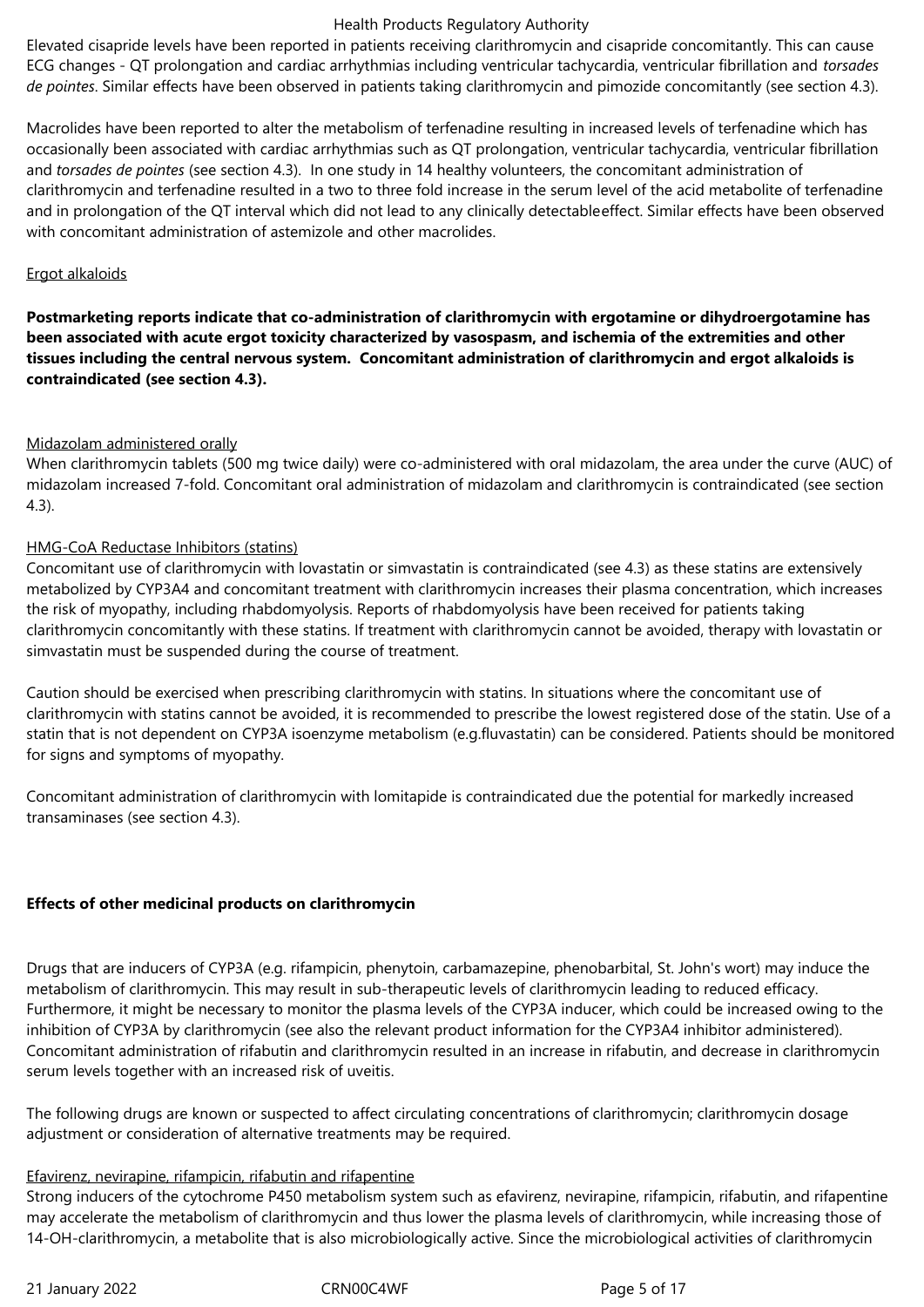and 14-OH-clarithromycin are different for different bacteria, the intended therapeutic effect could be impaired during concomitant administration of clarithromycin and enzyme inducers.

#### **Etravirine**

Clarithromycin exposure was decreased by etravirine; however, concentrations of the active metabolite, 14-OH-clarithromycin, were increased. Because 14-OH-clarithromycin has reduced activity against *Mycobacterium avium* complex (MAC), overall activity against this pathogen may be altered; therefore alternatives to clarithromycin should be considered for the treatment of MAC.

#### **Fluconazole**

Concomitant administration of fluconazole 200 mg daily and clarithromycin 500 mg twice daily to 21 healthy volunteers led to increases in the mean steady-state minimum clarithromycin concentration  $(C_{min})$  and area under the curve (AUC) of 33% and 18% respectively. Steady state concentrations of the active metabolite 14-OH-clarithromycin were not significantly affected by concomitant administration of fluconazole. No clarithromycin dose adjustment is necessary.

#### **Ritonavir**

A pharmacokinetic study demonstrated that the concomitant administration of ritonavir 200 mg every eight hours and clarithromycin 500 mg every 12 hours resulted in a marked inhibition of the metabolism of clarithromycin. The clarithromycin  $C<sub>max</sub>$  increased by 31%,  $C<sub>min</sub>$  increased 182% and AUC increased by 77% with concomitant administration of ritonavir. An essentially complete inhibition of the formation of 14-OH-clarithromycin was noted. Because of the large therapeutic window for clarithromycin, no dosage reduction should be necessary in patients with normal renal function. However, for patients with renal impairment, the following dosage adjustments should be considered: For patients with  $CL_{CR}$  30 to 60 mL/min the dose of clarithromycin should be reduced by 50%. For patients with  $CL_{CR}$  <30 mL/min the dose of clarithromycin should be decreased by 75%. Doses of clarithromycin greater than 1 g/day should not be co-administered with ritonavir.

Similar dose adjustments should be considered in patients with reduced renal function when ritonavir is used as a pharmacokinetic enhancer with other HIV protease inhibitors including atazanavir and saquinavir (see section below, Bi-directional drug interactions)

### **Effect of clarithromycin on other medicinal products**

#### CYP3A-based interactions

Co-administration of clarithromycin, known to inhibit CYP3A, and a drug primarily metabolized by CYP3A may be associated with elevations in drug concentrations that could increase or prolong both therapeutic and adverse effects of the concomitant drug.

The use of clarithromycin is contraindicated in patients receiving the CYP3A substrates astemizole, cisapride, domperidone, pimozide and terfenadine due to the risk of QT prolongation and cardiac arrhythmias, including ventricular tachycardia, ventricular fibrillation, and torsades de pointes (see sections 4.3 and 4.4).

The use of clarithromycin is also contraindicated with ergot alkaloids, oral midazolam, HMG CoA reductase inhibitors metabolised mainly by CYP3A4 (e.g. lovastatin and simvastatin), colchicine, ticagrelor and ranolazine (see section 4.3).

Clarithromycin should be used with caution in patients receiving treatment with other drugs known to be CYP3A enzyme substrates, especially if the CYP3A substrate has a narrow safety margin (e.g. carbamazepine) and/or the substrate is extensively metabolized by this enzyme. Dosage adjustments may be considered, and when possible, serum concentrations of drugs primarily metabolized by CYP3A should be monitored closely in patients concurrently receiving clarithromycin.

The following drugs or drug classes are known or suspected to be metabolized by the same CYP3A isozyme (but this list is not comprehensive): alprazolam, carbamazepine, cilostazole, ciclosporin, disopyramide, ibrutinib, methylprednisolone, midazolam

21 January 2022 **CRN00C4WF** Page 6 of 17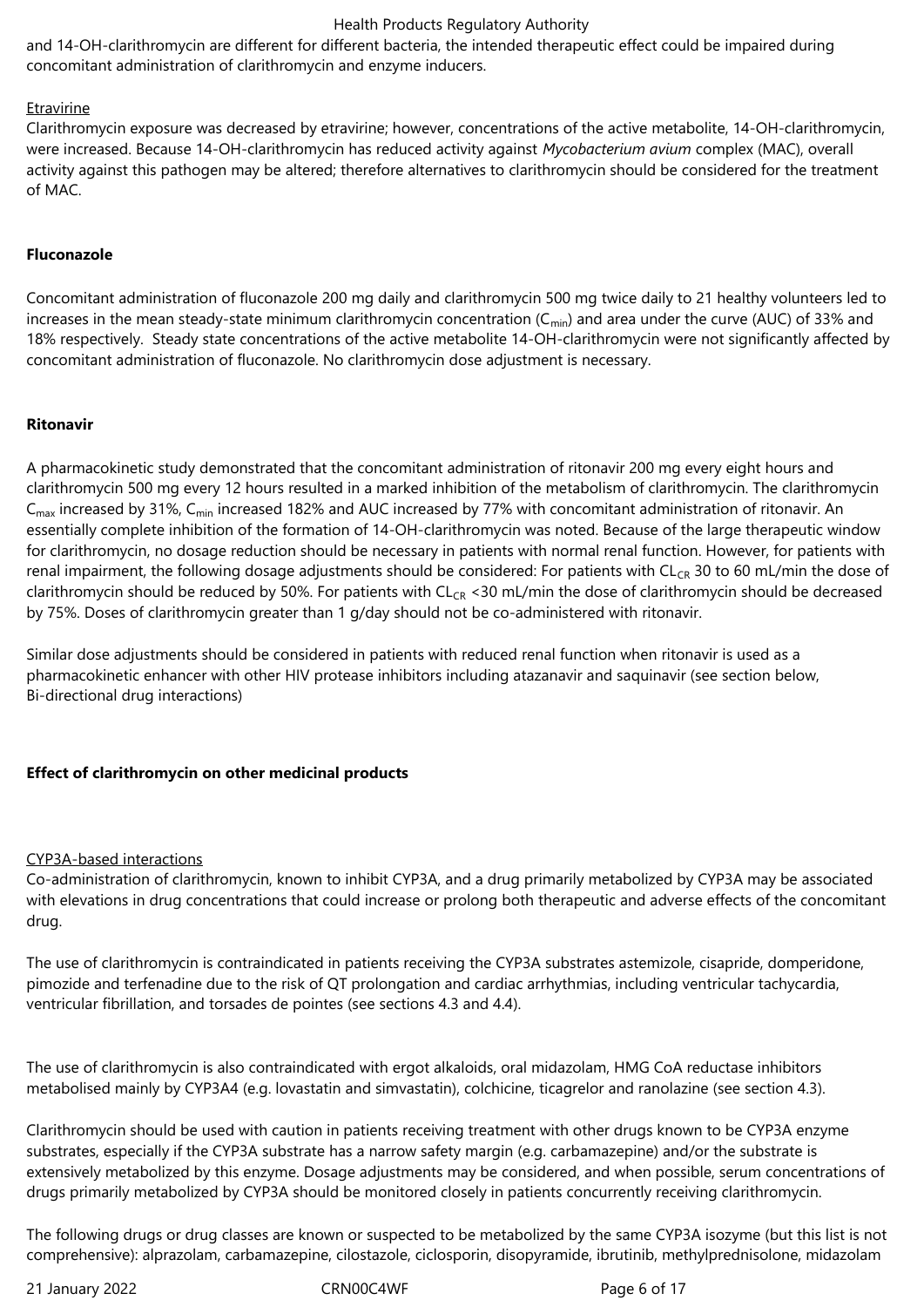(intravenous), omeprazole, oral anticoagulants (e.g. warfarin, rivaroxaban, apixaban), atypical antipsychotics (e.g. quetiapine), quinidine, rifabutin, sildenafil, sirolimus, tacrolimus, triazolam and vinblastine.. Drugs interacting by similar mechanisms through other isozymes within the cytochrome P450 system include phenytoin, theophylline and valproate.

### Antiarrhythmics

There have been postmarketing reports of *torsades de pointes* occurring with concurrent use of clarithromycin and quinidine or disopyramide. Electrocardiograms should be monitored for QT prolongation during co-administration of clarithromycin with these drugs. Serum levels of quinidine and disopyramide should be monitored during clarithromycin therapy.

There have been post marketing reports of hypoglycemia with the concomitant administration of clarithromycin and disopyramide. Therefore blood glucose levels should be monitored during concomitant administration of clarithromycin and disopyramide.

#### Oral hypoglycemic agents and/or Insulin

With certain hypoglycemic drugs such as nateglinide and repaglinide, inhibition of CYP3A enzyme by clarithromycin may be involved and could cause hypolgycaemia when used concomitantly. Careful monitoring of glucose is recommended.

### Omeprazole

Clarithromycin (500 mg every 8 hours) was given in combination with omeprazole (40 mg daily) to healthy adult subjects. The steady-state plasma concentrations of omeprazole were increased ( $C_{\text{max}}$ , AUC<sub>0</sub>-24, and  $t_{1/2}$  increased by 30%, 89%, and 34%, respectively), by the concomitant administration of clarithromycin. The mean 24-hour gastric pH value was 5.2 when omeprazole was administered alone and 5.7 when omeprazole was co-administered with clarithromycin.

### Sildenafil, tadalafil, and vardenafil

Each of these phosphodiesterase inhibitors is metabolized, at least in part, by CYP3A, and CYP3A may be inhibited by concomitantly administered clarithromycin. Co-administration of clarithromycin with sildenafil, tadalafil or vardenafil would likely result in increased phosphodiesterase inhibitor exposure. Reduction of sildenafil, tadalafil and vardenafil dosages should be considered when these drugs are co-administered with clarithromycin.

### Theophylline, carbamazepine

Results of clinical studies indicate that there was a modest but statistically significant (p≤0.05) increase of circulating theophylline or carbamazepine levels when either of these drugs were administered concomitantly with clarithromycin. Dose reduction may need to be considered.

#### **Tolterodine**

The primary route of metabolism for tolterodine is via the 2D6 isoform of cytochrome P450 (CYP2D6). However, in a subset of the population devoid of CYP2D6, the identified pathway of metabolism is via CYP3A. In this population subset, inhibition of CYP3A results in significantly higher serum concentrations of tolterodine. A reduction in tolterodine dosage may be necessary in the presence of CYP3A inhibitors, such as clarithromycin in the CYP2D6 poor metabolizer population.

#### Triazolobenzodiazepines (e.g. alprazolam, midazolam, triazolam)

When midazolam was co-administered with clarithromycin tablets (500 mgtwice daily), midazolam AUC was increased 2.7-fold after intravenous administration of midazolam. If intravenous midazolam is co-administered with clarithromycin, the patient must be closely monitored to allow dose adjustment. Drug delivery of midazolam via oromucosal route, which could bypass pre-systemic elimination of the drug, will likely result in a similar interaction to that observed after intravenous midazolam rather than oral administration. The same precautions should also apply to other benzodiazepines that are metabolized by CYP3A, including triazolam and alprazolam. For benzodiazepines which are not dependent on CYP3A for their elimination (temazepam, nitrazepam, lorazepam), a clinically important interaction with clarithromycin is unlikely.

There have been post-marketing reports of drug interactions and central nervous system (CNS) effects (e.g. somnolence and confusion) with the concomitant use of clarithromycin and triazolam. Monitoring the patient for increased CNS pharmacological effects is suggested.

#### Direct acting oral anticoagulants (DOACs)

The DOAC dabigatran is a substrate for the efflux transporter P-gp. Rivaroxaban and apixaban are metabolised via CYP3A4 and are also substrates for P-gp. Caution should be exercised when clarithromycin is co-administered with these agents particularly to patients at high risk of bleeding (see section 4.4).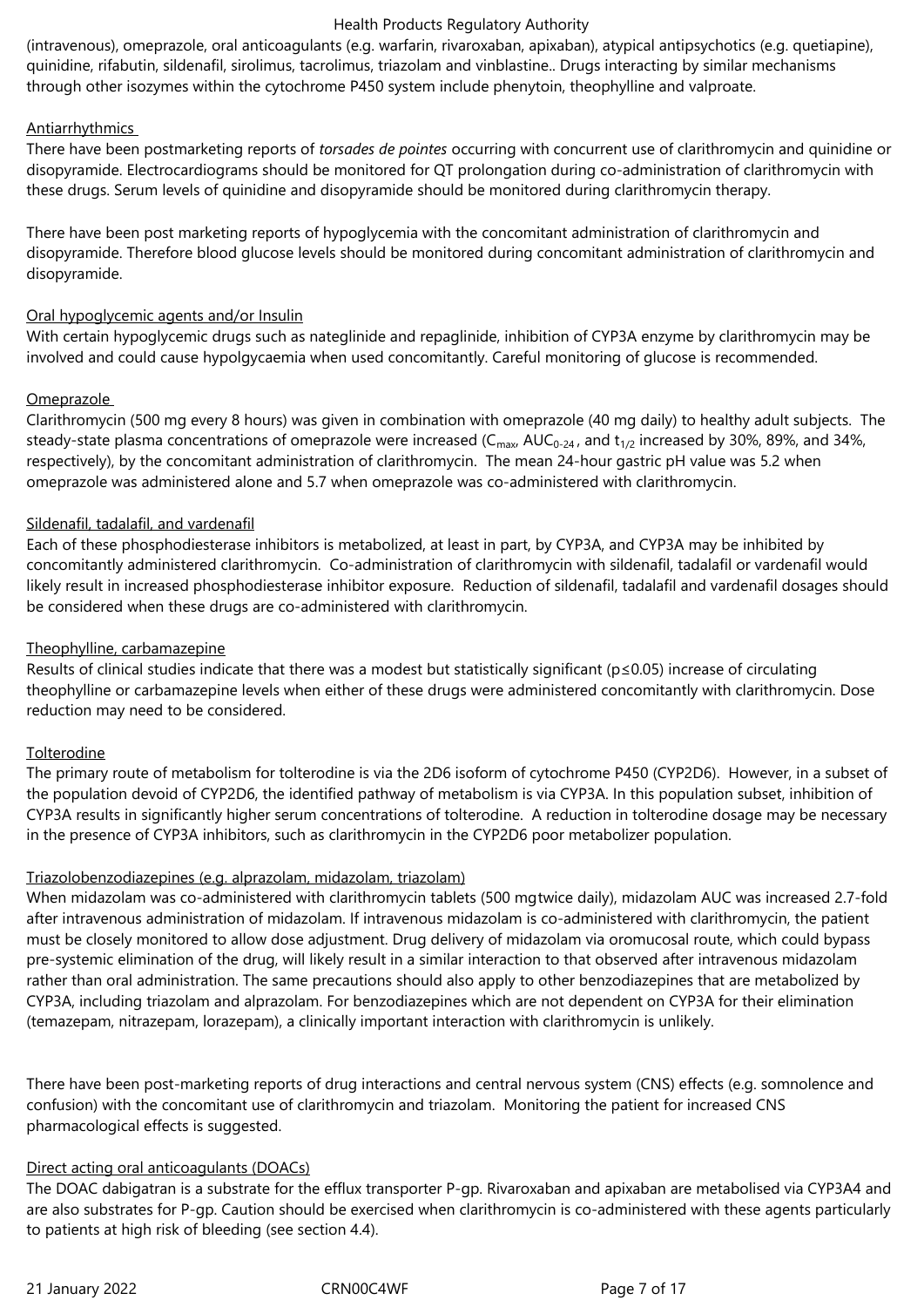### **Other drug interactions**

### Colchicine

Colchicine is a substrate for both CYP3A and the efflux transporter, P-glycoprotein (P**-**gp). Clarithromycin and other macrolides are known to inhibit CYP3A and P-gp. When clarithromycin and colchicine are administered together, inhibition of P-gp and/or CYP3A by clarithromycin may lead to increased exposure to colchicine (see section 4.3 and 4.4).

### **Digoxin**

**Digoxin is thought to be a substrate for the efflux transporter, P-glycoprotein (P-gp). Clarithromycin is known to inhibit P-gp. When clarithromycin and digoxin are administered together, inhibition of P-gp by clarithromycin may lead to increased exposure to digoxin. Elevated digoxin serum concentrations in patients receiving clarithromycin and digoxin concomitantly have also been reported in post marketing surveillance. Some patients have shown clinical signs consistent with digoxin toxicity, including potentially fatal arrhythmias. Serum digoxin concentrations should be carefully monitored while patients are receiving digoxin and clarithromycin simultaneously.** 

#### Zidovudine

Simultaneous oral administration of clarithromycin tablets and zidovudine to HIV infected adult patients may result in decreased steady-state zidovudine concentrations.

Because clarithromycin appearsto interfere with the absorption of simultaneously administered oral zidovudine, this interaction can be largely avoided by staggering the doses of clarithromycin and zidovudine to allow for a 4-hour interval between each medication. This interaction does not appear to occur in paediatric HIV-infected patients taking clarithromycin suspension with zidovudine or dideoxyinosine. This interaction is unlikely when clarithromycin is administered via intravenous infusion.

#### Phenytoin and Valproate

There have been spontaneous or published reports of interactions of CYP3A inhibitors, including clarithromycin with drugs not thought to be metabolized by CYP3A (e.g. phenytoin and valproate). Serum level determinations are recommended for these drugs when administered concomitantly with clarithromycin. Increased serum levels have been reported

#### **Interactions between clarithromycin and other drugs**

#### Atazanavir

**Both clarithromycin and atazanavir are substrates and inhibitors of CYP3A, and there is evidence of a bi-directional drug interaction. Co-administration of clarithromycin (500 mg twice daily) with atazanavir (400 mg once daily) resulted in a 2-fold increase in exposure to clarithromycin and a 70% decrease in exposure to 14-OH-clarithromycin, with a 28% increase in the AUC of atazanavir. Because of the large therapeutic window for clarithromycin, no dosage reduction should be necessary in patients with normal renal function. For patients with moderate renal function (creatinine clearance 30 to 60 mL/min), the dose of clarithromycin should be decreased by 50%. For patients with creatinine clearance <30 mL/min, the dose of clarithromycin should be decreased by 75% using an appropriate clarithromycin formulation. Doses of clarithromycin greater than 1000 mg per day should not be co-administered with protease inhibitors.**

### Calcium Channel Blockers

Caution is advised regarding the concomitant administration of clarithromycin and calcium channel blockers metabolized by CYP3A4 (e.g., verapamil, amlodipine, diltiazem) due to the risk of hypotension. Plasma concentrations of clarithromycin as well as calcium channel blockers may increase due to the interaction. Hypotension, bradyarrhythmias and lactic acidosis have been observed in patients taking clarithromycin and verapamil concomitantly.

#### Itraconazole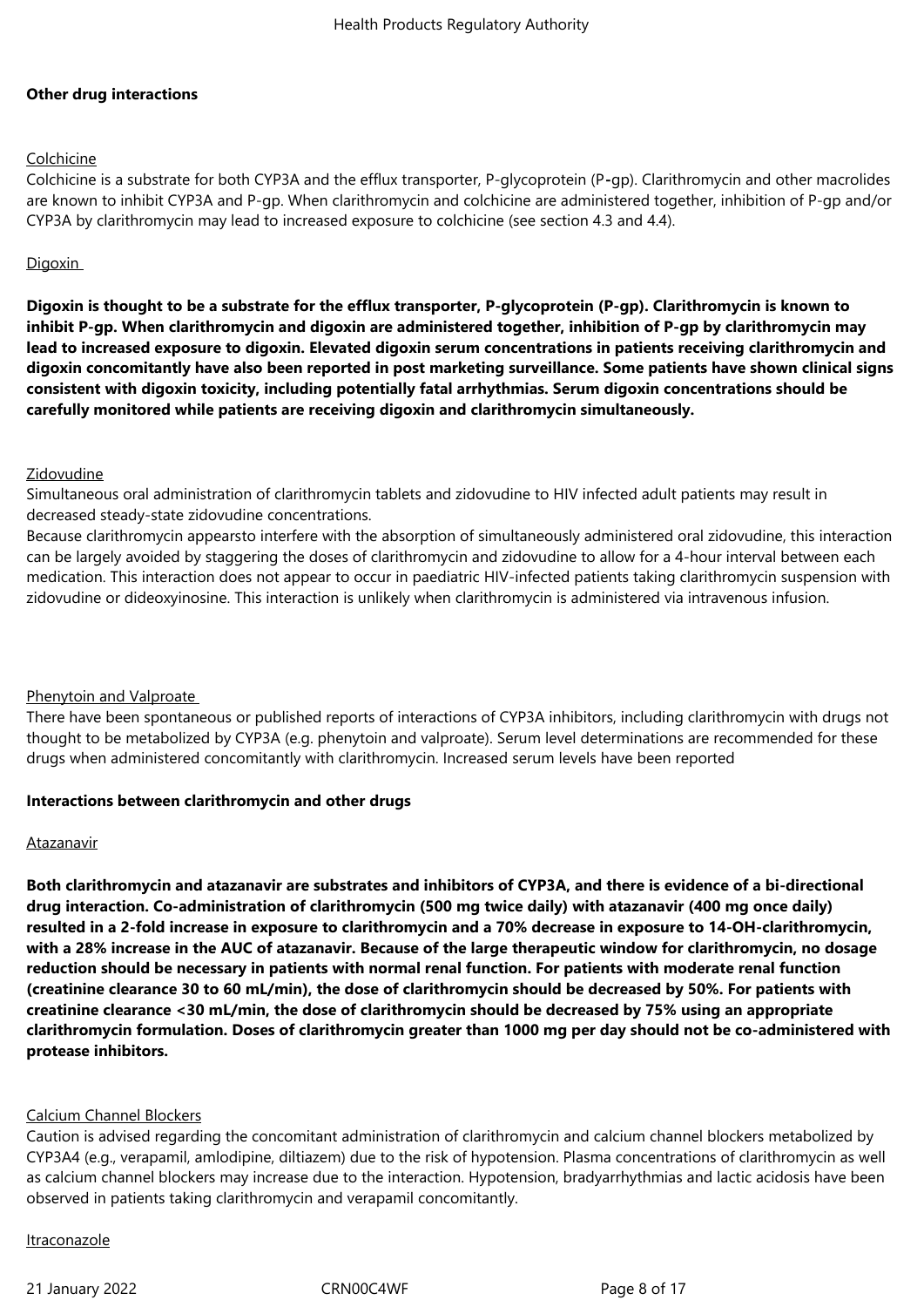Both clarithromycin and itraconazole are substrates and inhibitors of CYP3A, leading to a bidirectional drug interaction. Clarithromycin may increase the plasma levels of itraconazole, while itraconazole may increase the plasma levels of clarithromycin. Patients taking itraconazole and clarithromycin concomitantly should be monitored closely for signs or symptoms of increased or prolonged pharmacologic effect.

### Saquinavir

Both clarithromycin and saquinavir are substrates and inhibitors of CYP3A, and there is evidence of a bi-directional drug interaction. Concomitant administration of clarithromycin (500 mg twice daily) and saquinavir (soft gelatin capsules, 1200 mg three times daily) to 12 healthy volunteers resulted in steady-state AUC and Cmax values of saquinavir which were 177% and 187% higher than those seen with saquinavir alone. Clarithromycin AUC and Cmax values were approximately 40% higher than those seen with clarithromycin alone. No dose adjustment is required when the two drugs are co-administered for a limited time at the doses/formulations studied. Observations from drug interaction studies using the soft gelatin capsule formulation may not be representative of the effects seen using the saquinavir hard gelatin capsule. Observations from drug interaction studies performed with saquinavir alone may not be representative of the effects seen with saquinavir/ritonavir therapy. When saquinavir is co-administered with ritonavir, consideration should be given to the potential effects of ritonavir on clarithromycin. (see above - Ritonavir).

### **4.6 Fertility, pregnancy and lactation**

### Pregnancy:

The safety of clarithromycin for use during pregnancy has not been established. Some observational studies evaluating exposure to clarithromycin during the first and second trimester have reported an increased risk of miscarriage compared to no antibiotic use or other antibiotic use during the same period. The available epidemiological studies on the risk of major congenital malformations with use of macrolides including clarithromycin during pregnancy provide conflicting results. Therefore, use during pregnancy is not advised without carefully weighing the benefits against risks.

### Breast-feeding

The safety of clarithromycin use during breast-feeding of infants has not been established. Clarithromycin is excreted into human breast milk in small amounts. It has been estimated that an exclusively breastfed infant would receive about 1.7% of the maternal weight-adjusted dose of clarithromycin.

### Fertility

In fertility studies in rats, no adverse effects have been demonstrated (see section 5.3).

### **4.7 Effects on ability to drive and use machines**

There are no data available on the effect of clarithromycin on the ability to drive or use machines. The potential for dizziness, vertigo, confusion and disorientation, which may occur with the medication, should be taken into account before patients drive or use machines.

### **4.8 Undesirable effects**

The most frequent and common adverse reactions related to clarithromycin therapy for both adult and pediatric populations are abdominal pain, diarrhoea, nausea, vomiting and taste perversion. These adverse reactions are usually mild in intensity and are consistent with the known safety profile of macrolide antibiotics.

There was no significant difference in the incidence of these gastrointestinal adverse reactions during clinical trials between the patient population with or without preexisting mycobacterial infections.

The following table displays adverse reactions reported in clinical trials and from post-marketing experience with clarithromycin immediate-release tablets, granules for oral suspension, powder for solution for injection, and modified-release tablets.

The reactions considered at least possibly related to clarithromycin are displayed by system organ class and frequency using the following convention: very common ( $\geq 1/10$ ), common ( $\geq 1/100$  to < 1/10), uncommon ( $\geq 1/1,000$  to < 1/100) and not known (adverse reactions from post-marketing experience; frequency cannot be estimated from the available data). Within each frequency grouping, adverse reactions are presented in order of decreasing seriousness when the seriousness could be assessed.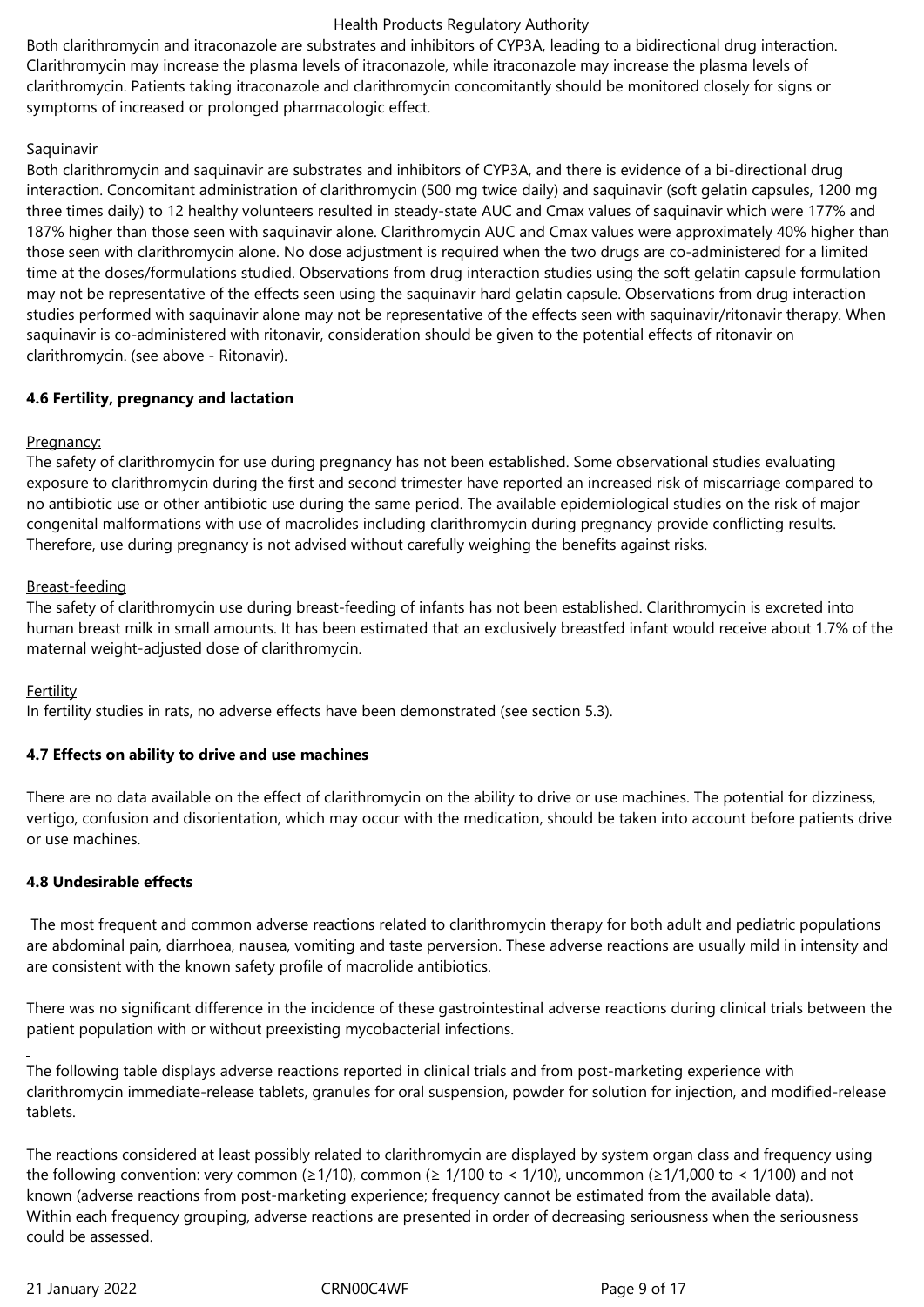| System Organ<br>Class                                   | Very common<br>(21/10) | Common<br>$≥ 1/100$ to <<br>1/10                                      | Uncommon<br>≥1/1,000 to < 1/100                                                                                                                                                                                                                        | Not Known*<br>(cannot be estimated from the available<br>data)                                                                       |  |
|---------------------------------------------------------|------------------------|-----------------------------------------------------------------------|--------------------------------------------------------------------------------------------------------------------------------------------------------------------------------------------------------------------------------------------------------|--------------------------------------------------------------------------------------------------------------------------------------|--|
| Infections and<br>infestations                          |                        |                                                                       | Cellulitis $1$ ,<br>candidiasis,<br>gastroenteritis<br><sup>2</sup> , infection <sup>3</sup> , vaginal<br>infection                                                                                                                                    | Pseudomembranous colitis, erysipelas                                                                                                 |  |
| Blood and<br>lymphatic<br>system                        |                        |                                                                       | Leukopenia,<br>neutropenia <sup>4</sup> ,<br>thrombocythemia <sup>3</sup> ,<br>eosinophilia <sup>4</sup>                                                                                                                                               | Agranulocytosis, thrombocytopenia                                                                                                    |  |
| Immune system<br>disorders <sup>5</sup>                 |                        |                                                                       | Anaphylactoid<br>reaction <sup>1</sup> ,<br>hypersensitivity                                                                                                                                                                                           | Anaphylactic reaction, angioedema                                                                                                    |  |
| Metabolism and<br>nutrition<br>disorders                |                        |                                                                       | Anorexia, decreased<br>appetite                                                                                                                                                                                                                        |                                                                                                                                      |  |
| Psychiatric<br>disorders                                |                        | Insomnia                                                              | Anxiety,<br>$n$ ervousness <sup>3</sup>                                                                                                                                                                                                                | Psychotic disorder, confusional state,<br>depersonalisation, depression,<br>disorientation, hallucination, abnormal<br>dreams, mania |  |
| Nervous system<br>disorders                             |                        | Dysgeusia,<br>headache                                                | Loss of<br>consciousness $^1$ ,<br>dyskinesia <sup>1</sup> ,<br>dizziness,<br>somnolence, tremor                                                                                                                                                       | Convulsion, ageusia, parosmia, anosmia,<br>paraesthesia                                                                              |  |
| Ear and<br>labyrinth<br>disorders                       |                        |                                                                       | Vertigo, hearing<br>impaired, tinnitus                                                                                                                                                                                                                 | Deafness                                                                                                                             |  |
| Cardiac<br>disorders                                    |                        |                                                                       | Cardiac arrest <sup>1</sup> ,<br>atrial fibrillation <sup>1</sup> ,<br>electrocardiogram<br>QT prolonged,<br>extrasystoles <sup>1</sup> ,<br>palpitations                                                                                              | Torsade de pointes, ventricular tachycardia<br>ventricular fibrillation                                                              |  |
| Vascular<br>disorders                                   |                        | Vasodilation $1$                                                      |                                                                                                                                                                                                                                                        | Hemorrhage                                                                                                                           |  |
| Respiratory,<br>thoracic and<br>mediastinal<br>disorder |                        |                                                                       | Asthma <sup>1</sup> , epistaxis <sup>2</sup> ,<br>pulmonary<br>embolism <sup>1</sup>                                                                                                                                                                   |                                                                                                                                      |  |
| Gastrointestinal<br>disorders                           |                        | Diarrhoea,<br>vomiting,<br>dyspepsia,<br>nausea,<br>abdominal<br>pain | Oesophagitis <sup>1</sup> ,<br>gastrooesophageal<br>reflux disease <sup>2</sup> ,<br>gastritis, proctalgia <sup>2</sup> ,<br>stomatitis, glossitis,<br>abdominal<br>distension <sup>4</sup> ,<br>constipation, dry<br>mouth, eructation,<br>flatulence | Pancreatitis acute, tongue discolouration,<br>tooth discoloration                                                                    |  |
| Hepatobiliary<br>disorders                              |                        | Liver function<br>test abnormal                                       | Cholestasis $4$ ,<br>hepatitis <sup>4</sup> , alanine<br>aminotransferase<br>increased, aspartate<br>aminotransferase<br>increased,                                                                                                                    | Hepatic failure, jaundice hepatocellular                                                                                             |  |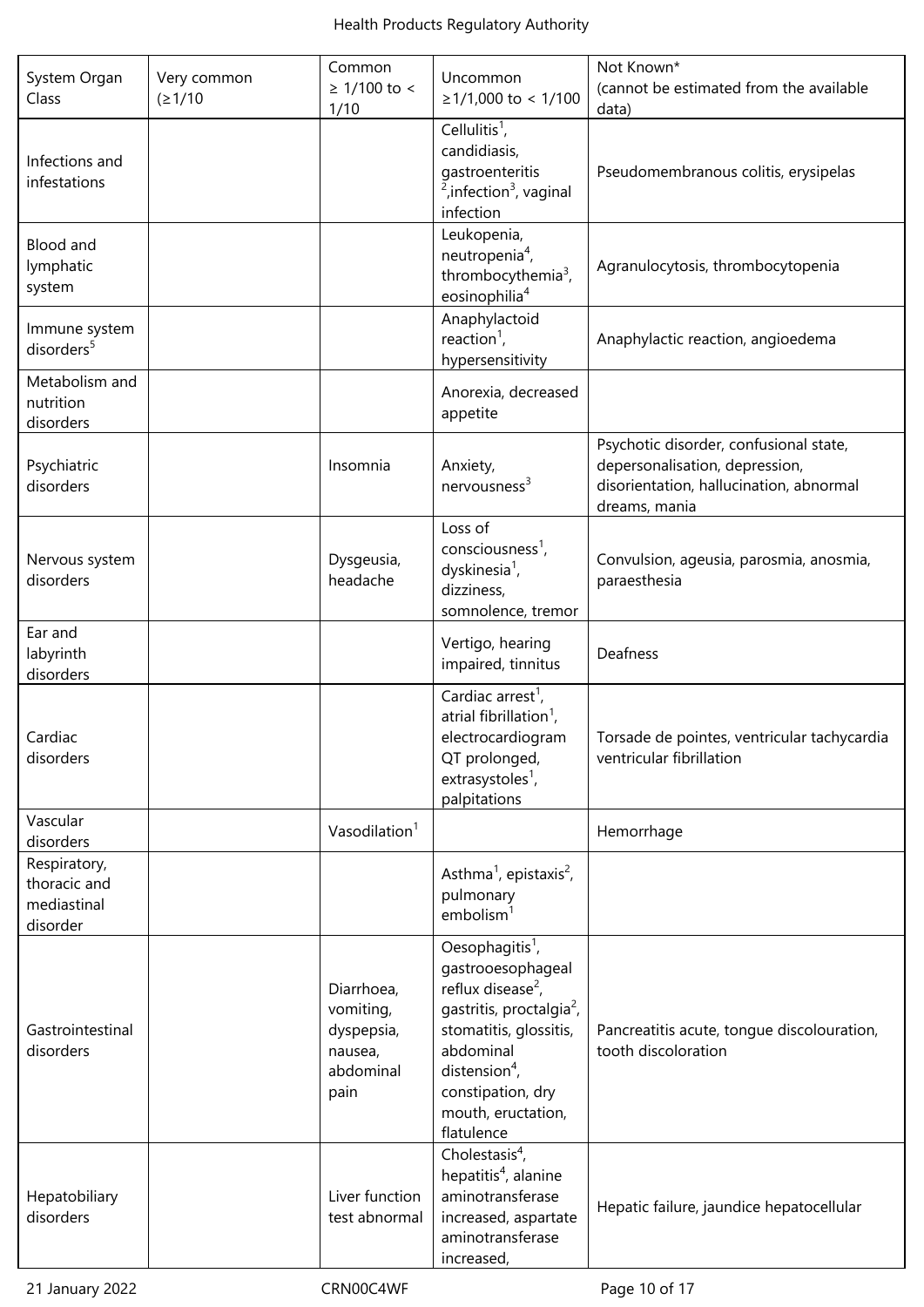|                                                               |                                       |                                                                                    | gamma-glutamyltra<br>nsferase increased <sup>4</sup>                                                                                                              |                                                                                                                                                                                                                                        |
|---------------------------------------------------------------|---------------------------------------|------------------------------------------------------------------------------------|-------------------------------------------------------------------------------------------------------------------------------------------------------------------|----------------------------------------------------------------------------------------------------------------------------------------------------------------------------------------------------------------------------------------|
| Skin and<br>subcutaneous<br>tissue disorders                  |                                       | Rash,<br>hyperhidrosis                                                             | Dermatitis bullous <sup>1</sup> ,<br>pruritus, urticaria,<br>rash<br>maculo-papular <sup>3</sup>                                                                  | Stevens-Johnson syndrome, toxic<br>epidermal necrolysis, drug rash with<br>eosinophilia and systemic symptoms<br>(DRESS), acne, Severe cutaneous adverse<br>reactions (SCAR) e.g. acute generalised<br>exanthematous pustulosis (AGEP) |
| Musculoskeletal<br>and connective<br>tissue disorders         |                                       |                                                                                    | Muscle spasms $3$ ,<br>musculoskeletal<br>stiffness <sup>1</sup> , myalgia <sup>2</sup>                                                                           | Rhabdomyolysis <sup>2,**</sup> , myopathy                                                                                                                                                                                              |
| Renal and<br>urinary<br>disorders                             |                                       |                                                                                    | <b>Blood creatinine</b><br>increased <sup>1</sup> , blood<br>urea increased <sup>1</sup>                                                                          | Renal failure, nephritis interstitial                                                                                                                                                                                                  |
| General<br>disorders and<br>administration<br>site conditions | Injection site phlebitis <sup>1</sup> | Injection site<br>$\text{pain}^1$ ,<br>injection site<br>inflammation <sup>1</sup> | Malaise <sup>4</sup> , pyrexia <sup>3</sup> ,<br>asthenia, chest<br>pain <sup>4</sup> , chills <sup>4</sup> ,<br>fatigue <sup>4</sup>                             |                                                                                                                                                                                                                                        |
| Investigations                                                |                                       |                                                                                    | Albumin globulin<br>ratio abnormal <sup>1</sup> ,<br>blood alkaline<br>phosphatase<br>increased $4$ ,<br>blood lactate<br>dehydrogenase<br>increased <sup>4</sup> | International normalised ratio increased,<br>prothrombin time prolonged, urine color<br>abnormal                                                                                                                                       |

 $1$  ADRs reported only for the Powder for Solution for Injection formulation

<sup>2</sup>ADRs reported only for the Modified-Release Tablets formulation

 $3$  ADRs reported only for the Granules for Oral Suspension formulation

<sup>4</sup>ADRs reported only for the Immediate-Release Tablets formulation

*\* Because these reactions are reported voluntarily from a population of uncertain size, it is not always possible to reliably estimate their frequency or establish a causal relationship to drug exposure. Patient exposure is estimated to be greater than 1billion patient treatment days for clarithromycin.*

*\*\*In some of the reports of rhabdomyolysis, clarithromycin was administered concomitantly with other drugs known to be associated with rhabdomyolysis (such as statins, fibrates, colchicine or allopurinol).*

Frequency, type and severity of adverse reactions in children are expected to be the same as in adults.

#### *Immunocompromised patients*

In AIDS and other immunocompromised patients treated with the higher doses of clarithromycin over long periods of time for mycobacterial infections, it was often difficult to distinguish adverse events possibly associated with clarithromycin administration from underlying signs of Human Immunodeficiency Virus (HIV) disease or intercurrent illness.

In adult patients, the most frequently reported adverse reactions by patients treated with total daily doses of 1000 mg of clarithromycin were: nausea, vomiting, taste perversion, abdominal pain, diarrhoea, rash, flatulence, headache, constipation, hearing disturbance, Serum Glutamic Oxaloacetic Transaminase (SGOT) and Serum Glutamic Pyruvate Transaminase (SGPT) elevations. Additional low-frequency events included dyspnoea, insomnia and dry mouth.

In these immunocompromised patients, evaluations of laboratory values were made by analysing those values outside the seriously abnormal level (i.e. the extreme high or low limit) for the specified test. On the basis of these criteria, about 2% to 3% of those patients who received 1000mg of clarithromycin daily had seriously abnormal elevated levels of SGOT and SGPT, and abnormally low white blood cell and platelet counts. A lower percentage of patients in these two dosage groups also had elevated Blood Urea Nitrogen levels.

#### Reporting of suspected adverse reactions

21 January 2022 CRN00C4WF CRNOOC4WF Page 11 of 17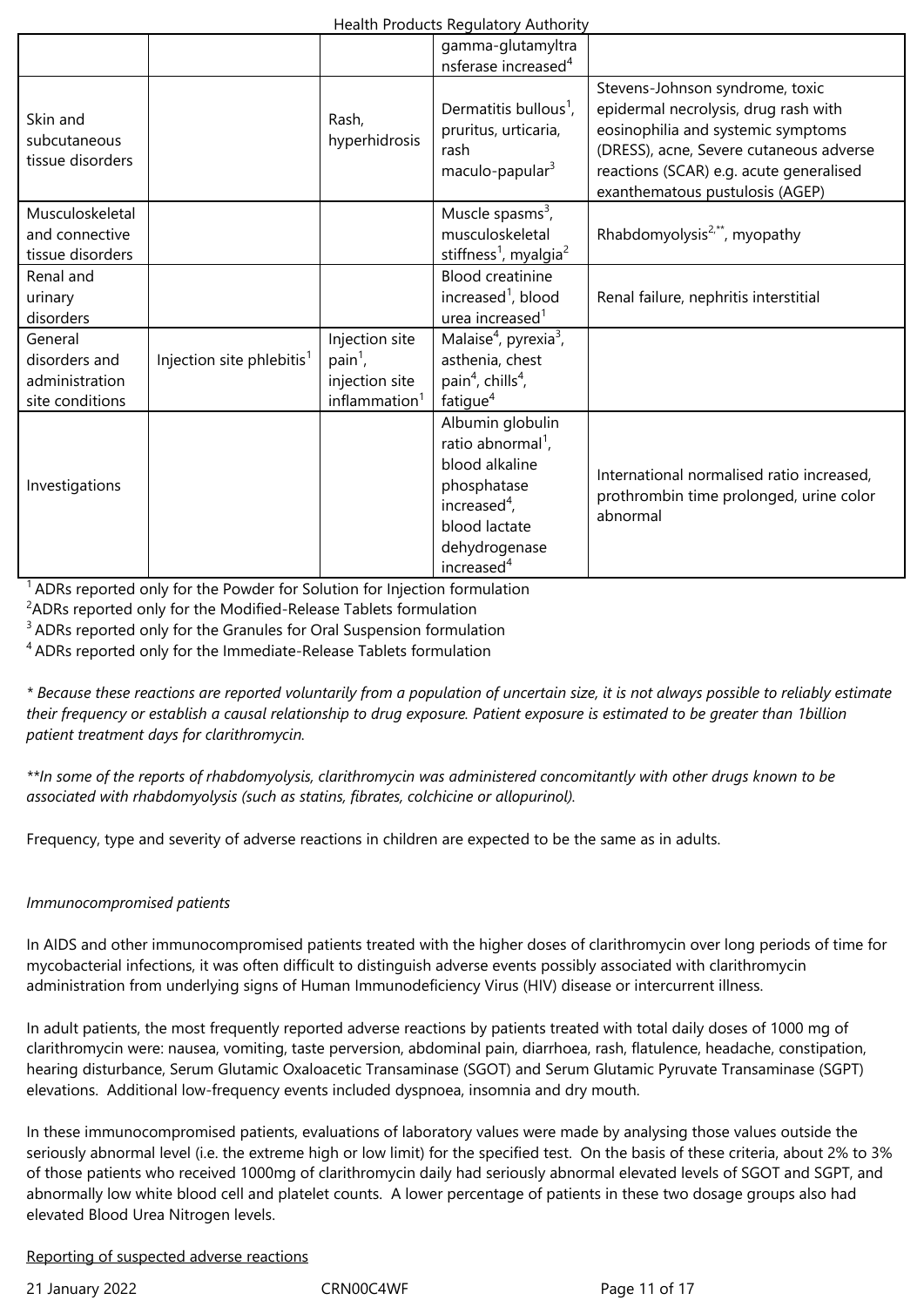adverse reactions via HPRA Pharmacovigilance, Earlsfort Terrace, IRL - Dublin 2; Tel: +353 1 6764971; Fax: +353 1 6762517. Website: www.hpra.ie; E-mail: medsafety@hpra.ie.

### **4.9 Overdose**

#### **Sympto[ms](http://www.hpra.ie/)**

Reports indicate the ingestion of large amounts of clarithromycin can be expected to produce gastrointestinal symptoms. Symptoms of overdose may largely correspond to the profile of adverse reactions. One patient who had a history of bipolar disorder ingested 8 grams of clarithromycin and showed altered mental status, paranoid behaviour, hypokalemia and hypoxaemia

#### **Treatment**

Adverse reactions accompanying overdosage should be treated by the prompt elimination of unabsorbed drug and supportive measures. As with other macrolides, clarithromycin serum levels are not expected to be appreciably affected by hemodialysis or peritoneal dialysis.

### **5 PHARMACOLOGICAL PROPERTIES**

#### **5.1 Pharmacodynamic properties**

Pharamacotherapeutic group: Antibacterial for systemic use, macrolides ATC Code: J01FA09

#### **Mechanismof action:**

Clarithromycin is a semi-synthetic derivative of erythromycin A. It exerts its antibacterial action by binding to the 50S ribosomal sub-unit of susceptible bacteria and suppresses protein synthesis.

Clarithromycin demonstrates excellent *in vitro* activity against standard strains of clinical isolates. It is highly potent against a wide variety of aerobic and anaerobic gram-positive and gram-negative organisms. The minimum inhibitory concentrations (MICs) of clarithromycin are generally two-fold lower than the MICs of erythromycin.

In vitro studies also indicate very strong activity of clarithromycin on *Legionella pneumophila* and *Mycoplasma pneumoniae*. Clarithromycin has a bactericidal effect on Helicobacter pylori, the effect being stronger in an inert environment than in an acidic environment.

Data from *in vitro* and *in vivo* studies show that this antibiotic works on clinically relevant microorganisms of the *Mycobacterium genus*. In in vitro studies, lack of sensitivity to clarithromycin of *Enterobacteriaceae* and the *Pseudomonas genus* and other Gram-negative bacilli that did not cause lactose fermentation was demonstrated.

The micro-organisms sensitive to clarithromycin *in vitro* and *in vivo* are listed below.

#### **Aerobic Gram-positive Bacteria**

*Staphylococcus aureus, Streptococcus pneumoniae, Streptococcus pyogenes; Listeria monocytogenes.*

#### **Aerobic Gram-negative Bacteria**

*Haemophilus influenzae; Haemophilus parainfluenzae; Moraxella catarrhalis, Neisseria gonorrhoeae; Legionella pneumophila.*

#### **Other microorganisms**

*Mycoplasma pneumoniae, Chlamydia pneumoniae.*

#### **Mycobacteria**

*Mycobacterium leprae, Mycobacterium kansasii, Mycobacterium chelonae, Mycobacterium fortuitum, Mycobacterium avium complex (MAC), which includes Mycobacterium avium and Mycobacterium intracellulare.*

The production of beta-lactamase usually does not affect the activity of clarithromycin.

21 January 2022 **CRNOOC4WF** Page 12 of 17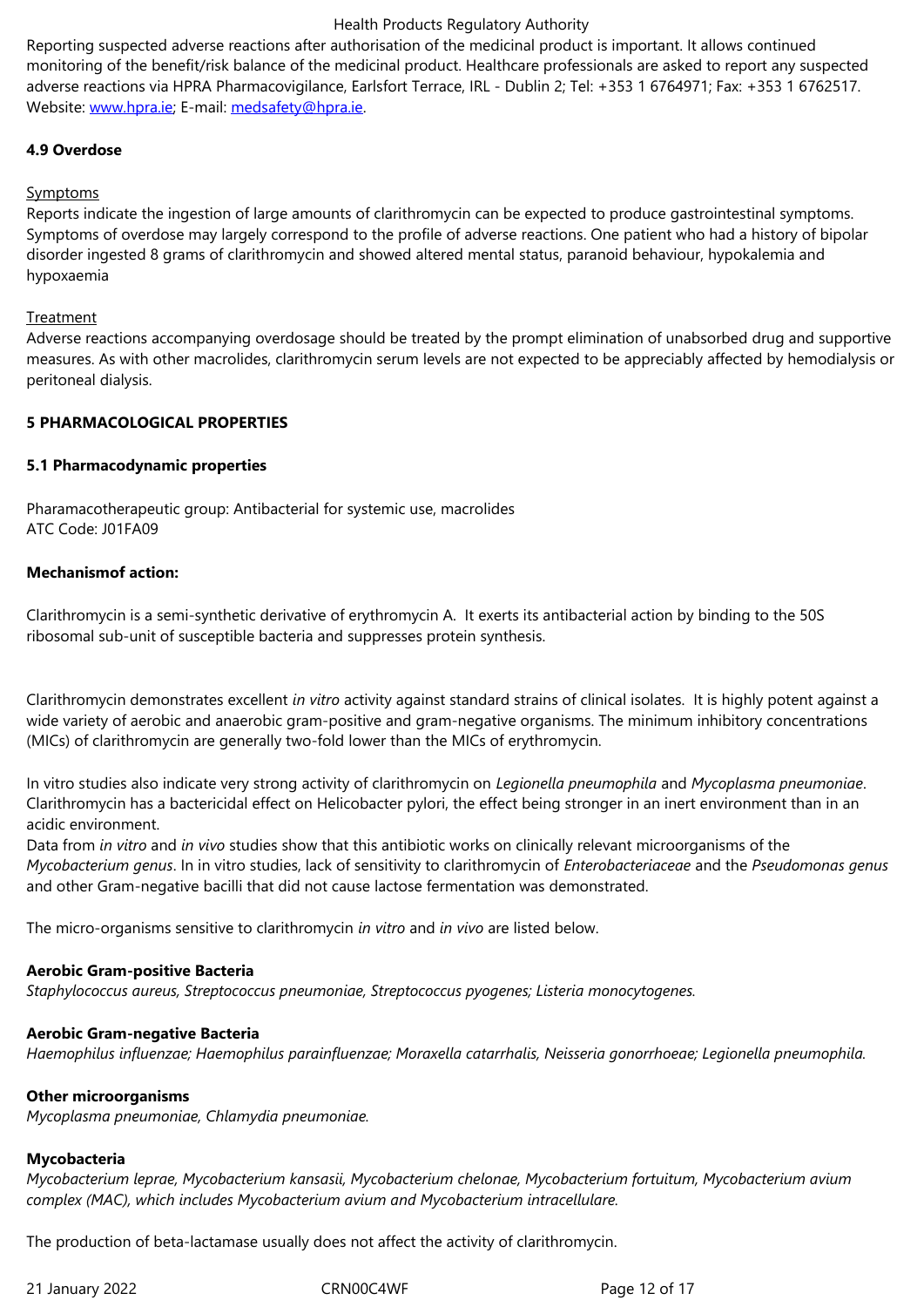**Note**. Most methicillin and oxacillin-resistant *Staphylococci* strains are also resistant to clarithromycin.

#### **Micro-aerophilic bacteria**

*Helicobacter pylori.*

Studies have shown that the following microorganisms are sensitive to clarithromycin *in vitro*, but the clinical relevance of these studies has not been confirmed by properly documented clinical trials:

#### **Aerobic Gram-positive Bacteria**

*Streptococcus agalactiae, Streptococcus (group C, F, G), Streptococcus viridans.*

#### **Aerobic Gram-negative Bacteria**

*Bordetella pertussis, Pasteurella multocida.*

#### **Anaerobic Gram-positive bacteria**

*Bacteroides melaninogenicus.*

#### **AnaerobicGram-positive Bacteria**

*Borrelia burgdorferi, Treponema pallidum, Campylobacter jejuni.*

The microbiologically active metabolite of clarithromycin in humans is 14-OH-clarithromycin. This metabolite acts on most bacteria with the same strength as the parent compound or up to 2 times less; only on *H. influenzae* works twice as strongly. The parent compound and 14-OH-clarithromycin have an *in vitro* and *in vivo* additive or synergistic activity with *H. influenzae*, depending on the type of strain.

In several experimental animal models of infection, clarithromycin was found to work 2 to 10 times more potent than erythromycin. For example, in mice, clarithromycin was found to be more effective than erythromycin in systemic infection, subcutaneous abscess and respiratory infections caused by *S. pneumoniae, S. aureus, S. pyogenes and H. influenzae.* In guinea pigs infected with *Legionella*, this effect was more pronounced - the clarithromycin at the dose of 1.6 mg / kg / day given by the intraperitoneal route was more effective than erythromycin 50 mg / kg / day.

#### *Mechanism of resistance*

Acquired resistance to macrolides in *S. pneumoniae, S. pyogenes and S. aureus* arises mainly through one of two mechanisms (i.e. *erm* and *mef* or *msr*). Binding of the antibacterial drug to the ribosomes prevents the enzyme methylation of the ribosome (*erm*). Alternatively, the mechanism of active transport outside the cell (*mef* or *msr*) can interfere with the antibacterial agent in achieving the goal, which is the ribosome, by pumping the antibacterial agent from the cell. The acquired resistance mechanisms have not been identified in *Moraxella* or *Haemophilus spp*. Mechanisms of resistance to macrolides are equally effective against macrolides with 14 and 15 carbonaceous lactone rings, such as erythromycin, clarithromycin, roxithromycin and azithromycin. Mechanisms of resistance to penicillin and resistance to macrolides are not related.

Attention should be paid to cross-reactive mediators that develop via *erm* between macrolides, such as clarithromycin, and lincosamides, such as lincomycin and clindamycin.

**Breakpoints:**

**The following breakpoints for clarithromycin, separating susceptible organisms from resistant organisms, have been established by the European Committee for**

**Antimicrobial Susceptibility Testing (EUCAST).**

**Breakpoints - (MIC, mcg/ml)**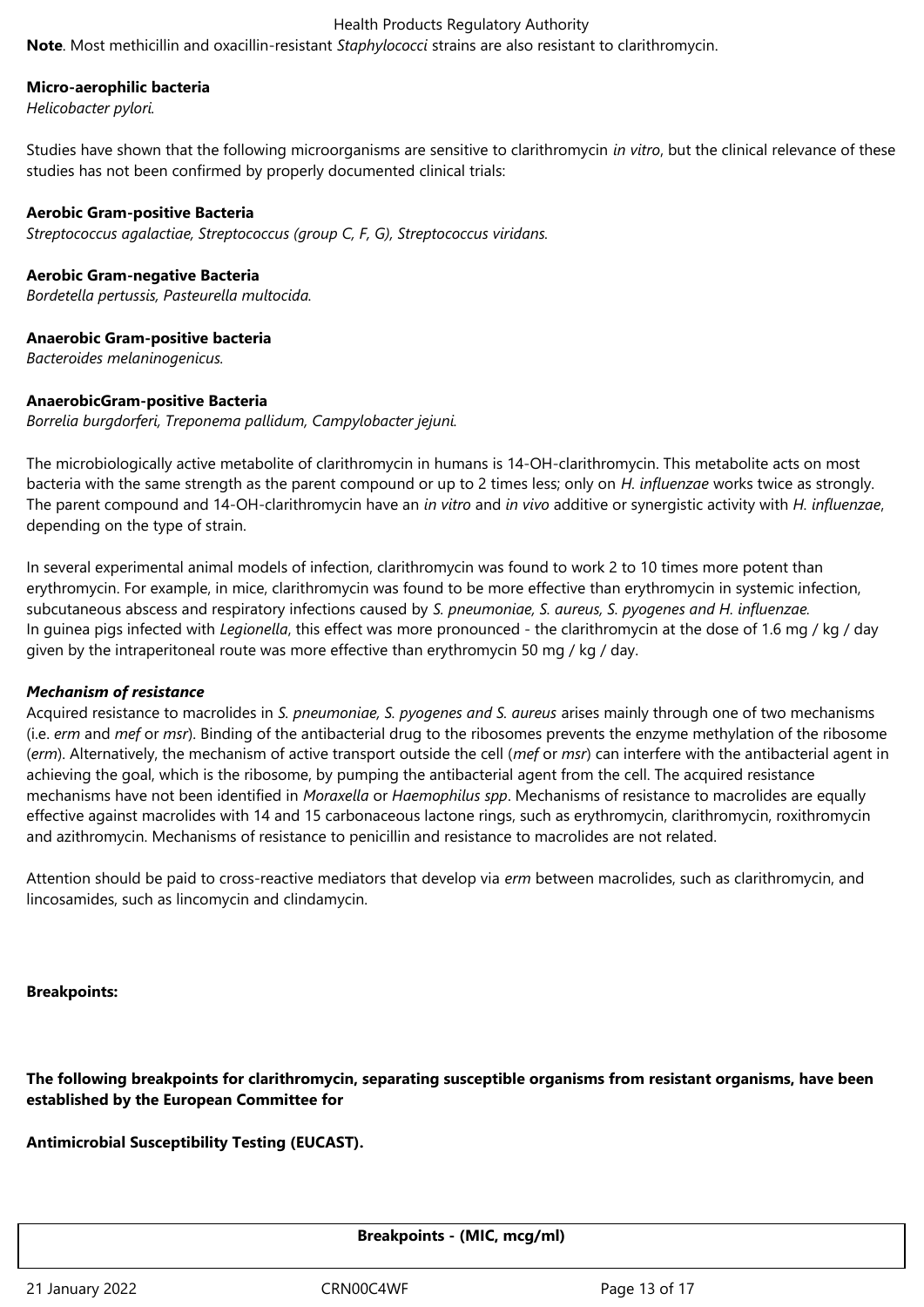| <b>Microorganism</b>                                                                 | Susceptible (£) | Resistant (>) |
|--------------------------------------------------------------------------------------|-----------------|---------------|
| Streptococcus spp.                                                                   | $0.25$ mcg/ml   | $0.5$ mcg/ml  |
| Staphylococcus spp.                                                                  | 1 mcg/ml        | 2 mcg/ml      |
| Haemophilus spp.                                                                     | 1 mcg/ml        | 32 mcg/ml     |
| Moraxella catarrhalis                                                                | $0.25$ mcg/ml   | $0.5$ mcg/ml  |
| <b>Clarithromycin is used for the eradication of H. pylori; minimum inhibitory</b>   |                 |               |
| concentration (MIC) $\leq$ 0.25 mcg/ml which has been established as the susceptible |                 |               |
| breakpoint by the Clinical and Laboratory Standards Institute (CLSI).                |                 |               |

The rates of occurrence of acquired resistance of selected species may be different in different geographic regions and at different time periods and it is advisable to obtain information on resistance in a given area, especially when treating severe infections. If necessary, ask the experts whether the presence of resistance in a given region is so high that the usefulness of the drug in at least some types of infections is questionable.

### **5.2 Pharmacokinetic properties**

### *Absorption:*

The pharmacokinetic properties of clarithromycin administered orally have been evaluated in a number of studies conducted on many animal species and in adult humans. These studies have shown that clarithromycin is well and rapidly absorbed from the gastrointestinal tract, and its bioavailability is about 50%. There was no accumulation of the drug or it was small. The consumption of food immediately before the dose administration increases the bioavailability of clarithromycin by an average of 25%, which is of little clinical relevance when used at the recommended dosage. Clarithromycin can therefore be administered with food or on an empty stomach.

### *Distribution, biotransformation, elimination:*

#### *In vitro*

*In vitro*, clarithromycin was shown to bind to human plasma proteins at approximately 70% when its concentration is between 0.45 and 4.5 μg/ml. A reduction in the percentage of antibiotic associated with proteins to 41% was observed when its concentration was 45.0 μg/ml, indicating that all binding sites of the drug are likely to be saturated. However, this occurs only when the concentration of antibiotic is significantly higher than the therapeutic concentration.

#### *In vivo*

The results of animal studies showed that the concentration of clarithromycin in all tissues, with the exception of the central nervous system, was several times higher than in the blood concentration. The highest concentrations were usually found in the liver and lungs, where the ratio of drug concentrations in tissue to plasma concentrations ranged from 10 to 20.

#### Healthy persons

After an oral dose of 250 mg twice daily, steady-state is achieved after 2-3 days. At steady-state the mean maximum plasma clarithromycin concentration is approximately 1 μg/ml, and the concentration of 14-OH-clarithromycin 0.6 μg/ml. The half-lives of the parent compound and the active metabolite are 3-4 hours and 5-6 hours, respectively. Oral administration of clarithromycin 500 mg twice daily resulted in the maximum steady-state drug and active metabolite ( $C_{max}$ ) concentrations achieved after the fifth dose. After the fifth and seventh doses, the mean clarithromycin C<sub>max</sub> values were 2.7 and 2.9 µg / ml, respectively, and 14-OH-clarithromycin 0.88 and 0.83 μg/ml. After administration of 500 mg, the half-life of clarithromycin was 4.5-4.8 hours, and 14-hydroxymetabolite was 6.9-8.7 hours. It has been shown that after reaching steady state, increasing the dose does not increase the concentration of 14-OH-clarithromycin, while the half-life of clarithromycin and its metabolite is prolonged. These non-linear changes in the pharmacokinetic parameters of clarithromycin in combination with the formation of 14-hydroxylation and N-demethylation products limitation indicate that the non-linear course of the drug metabolism is more pronounced at high doses.

Clarithromycin is metabolised in the liver. After a single oral administration of 250 mg or 1.2 g of clarithromycin in urine, 37.9% or 46% of the administered dose is excreted, respectively, and 40.2% or 29.1% in faeces.

### Patients

21 January 2022 **CRNOOC4WF** Page 14 of 17 Clarithromycin and its metabolite, 14-OH-clarithromycin, penetrate rapidly into tissues and body fluids. Limited data from a small number of patients indicate that clarithromycin does not reach significant concentrations in the cerebrospinal fluid after oral administration. (In patients with normal blood-cerebrospinal fluid barrier, the clarithromycin concentration in the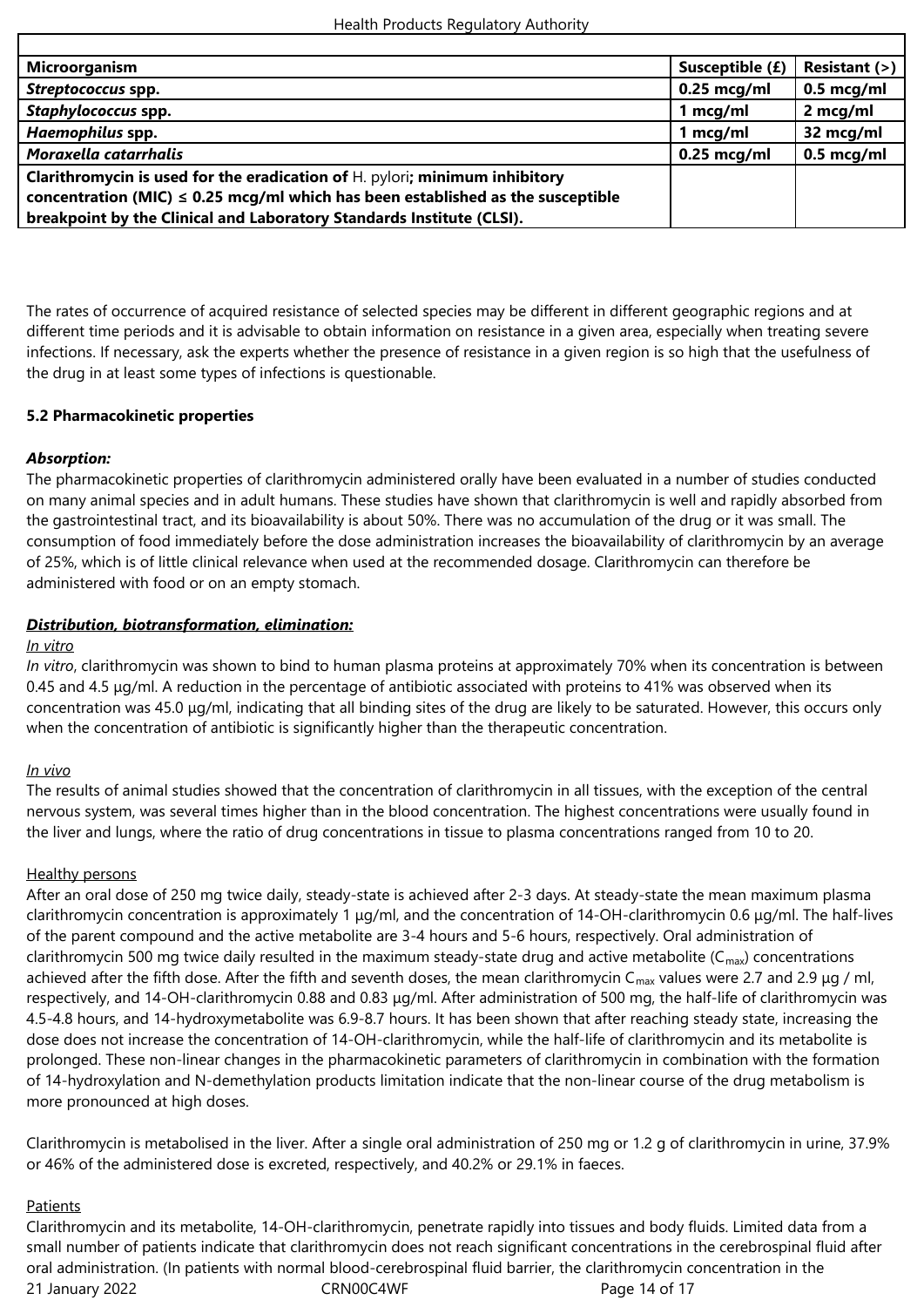cerebrospinal fluid is only 1 to 2% of the concentration found in the serum). The concentration in tissues is usually several times higher than in serum concentration. Examples of concentrations in tissues and serum are given below.

| <b>CONCENTRATION</b><br>(after 250 mg every 12 h) |                    |              |
|---------------------------------------------------|--------------------|--------------|
| Type of tissue                                    | Tissue $(\mu g/g)$ | Serum        |
|                                                   |                    | $(\mu q/ml)$ |
| Palatine tonsil                                   | 1.6                | 0.8          |
| .una                                              | 88                 |              |

#### *Liver failure*

In a trial comparing healthy adults to a group of patients with liver failure, 250 mg of clarithromycin twice daily for two days and a single dose of 250 mg on the third day were administered. There were no significant differences between plasma clarithromycin at steady state and total drug clearance in both groups. In contrast, steady state concentrations of 14-hydroxymetabolite were significantly lower in the group of patients with liver failure. The reduction in the formation of 14-OH-clarithromycin in the liver was partially compensated for by increasing the renal clearance, thanks to which the steady state concentrations of the drug were comparable in patients with liver failure and in healthy subjects. This study shows that there is no need to change the dosage in patients with moderate or severe liver failure, but normal renal function.

### *Renal failure*

The pharmacokinetic parameters of clarithromycin after multiple oral doses of 500 mg to patients with normal renal function and renal failure were compared. In patients with renal failure there was an increase in plasma concentration, half-life, C  $_{\text{max}}$  and C<sub>min</sub>, and AUC of clarithromycin and its 14-hydroxymethabolite. The K<sub>-elim</sub> value and urinary excretion were reduced. The difference between these parameters correlated with the degree of renal failure, i.e. the more severe renal failure, the more significant the difference (see section 4.2).

### *Elderly patients*

A study was conducted to compare the safety and pharmacokinetic profile of clarithromycin after repeated oral administration of doses of 500 mg to healthy elderly men and women and healthy young men. In the elderly group, plasma concentrations of the drug and its metabolite were higher, and the excretion was slower than in the group of young people. There were, however, no differences between the two groups when renal clearance was correlated with creatinine clearance. The research shows that all changes in the metabolism of clarithromycin in the body depend on kidney function, not on age.

#### *Infections caused by Mycobacterium avium*

The concentration of clarithromycin and its metabolite at steady-state in adult patients infected with human immunodeficiency virus (HIV), treated with clarithromycin given every 12 hours at a dose of 500 mg, were similar to those found in healthy subjects. However, the administration of higher doses necessary to treat infections caused by *Mycobacterium avium* causes plasma clarithromycin concentrations to be much greater than those observed after administration of the usual doses. In adult patients infected with HIV receiving 1 gram and 2 grams of clarithromycin per day in two divided doses, steady-state  $C_{\text{max}}$  was 2-4 μg/ml and 5-10 μg/ml, respectively. The elimination half-life was longer after the administration of these higher doses compared to the usual doses in healthy subjects. Elevated plasma concentrations and a longer half-life result from the non-linear course of clarithromycin pharmacokinetics.

#### *Combination therapy with omeprazole*

The pharmacokinetics of clarithromycin, given three times daily at a dose of 500 mg and omeprazole 40 mg once a day, were analysed. When clarithromycin was given every 8 hours, the mean steady-state C<sub>max</sub> was around 3.8  $\mu$ g/ml, and C<sub>min</sub> around 1.8 μg/ml. The clarithromycin AUC<sub>0-8</sub> value was 22.9 μg\*h/ml. T<sub>max</sub> and half-life were 2.1 hours and 5.3 hours, respectively.

In the same study, when clarithromycin was given with omeprazole, it increased the  $AUC_{0-24}$  value and the half-life of omeprazole. The mean omeprazole  $AUC_{0-24}$  was 89% higher and the mean  $T_{1/2}$  harmonic value was 34% higher when omeprazole was co-administered with clarithromycin compared to omeprazole only. In contrast, C<sub>max</sub>, C<sub>min</sub> and AUC<sub>0-8</sub> at steady-state were 10%, 27% and 15% higher, respectively, compared to values obtained from the administration of clarithromycin with placebo.

At steady-state, 6 hours after administration, the clarithromycin concentration in the gastric mucosa was approximately 25-fold higher in the clarithromycin and omeprazole group than in the clarithromycin-only group. Six hours after dosing, the average clarithromycin concentration in the gastric tissue was approximately 2-fold higher in the case of clarithromycin with omeprazole than with clarithromycin with placebo.

21 January 2022 **CRN00C4WF** Page 15 of 17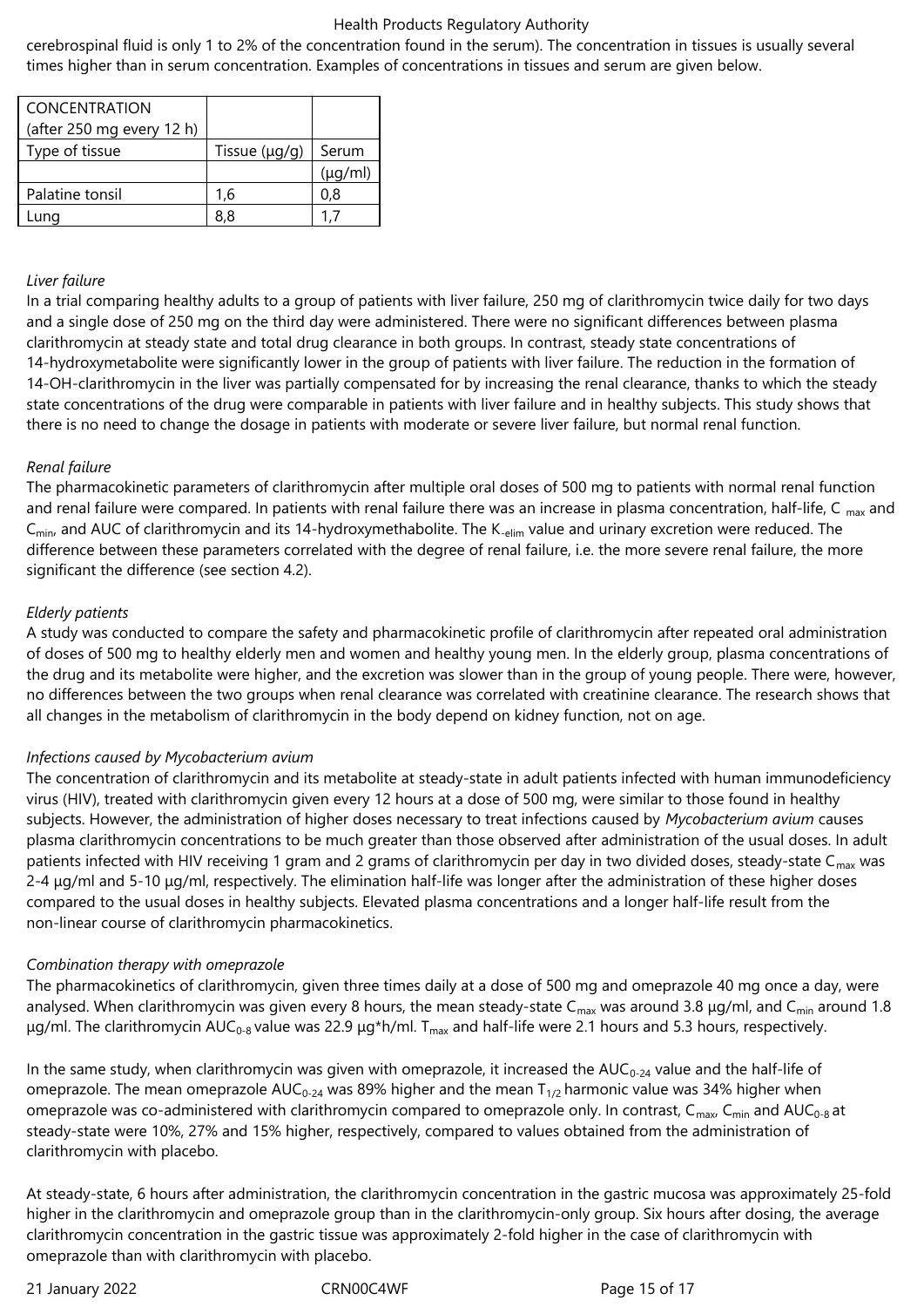### **5.3 Preclinical safety data**

#### *Acute, subchronic and chronic toxicity studies*

Studies were conducted in mice, rats, dogs and monkeys with clarithromycin administered orally. The duration of administration ranged from a single oral dose to repeated daily oral administration for 6 consecutive months.

In acute mouse and rat studies, 1 rat, but no mice, died following a single gavage of 5 g/kg body weight. The median lethal dose was greater than the highest feasible dose for administration (5g/kg).

No adverse effects were attributed to clarithromycin in primates exposed to 100 mg/kg/day for 14 consecutive days or to 35 mg/kg/day for 1 month. Similarly, no adverse effects were seen in rats exposed to 75 mg/kg/day for 1 month, to 35 mg/kg/day for 3 months, or to 8 mg/kg/day for 6 months. Dogs were more sensitive to clarithromycin, tolerating 50 mg/kg/day for 14 days, 10 mg/kg/day for 1 and 3 months, and 4 mg/kg/day for 6 months without adverse effects.

The major clinical signs at toxic doses in these studies described above included emesis, weakness, reduced food consumption and reduced weight gain, salivation, dehydration, and hyperactivity. Two of 10 monkeys receiving 400 mg/kg/day for 28 days died on treatment day 8. Yellow discoloured faeces were passed on a few isolated occasions by some surviving monkeys. The primary target organ at toxic dosages in all species was the liver. The development of hepatotoxicity in all species was detectable by early elevation of serum concentrations of alkaline phosphatase, alanine and aspartate aminotransferase, gamma-glutamyl transferase, and/or lactic dehydrogenase. Discontinuation of the medicine generally resulted in a return to or toward normal concentrations of these specific parameters.

Additional tissues less commonly affected in the various studies included the stomach, thymus and other lymphoid tissues, and the kidneys. Conjunctival injection and lacrimation, following near therapeutic dosages, occurred in dogs only. At a massive dosage (400 mg/kg/day) some dogs and monkeys developed corneal opacities and/or edema.

### *Fertility, reproduction, mutagenicity and teratogenicity*

Fertility and reproduction studies have shown daily dosages of 150 to 160 mg/kg/day to male and female rats caused no adverse effects on the oestrous cycle, fertility, parturition, and number and viability of offspring. Two teratogenicity studies in both Wistar (po) and Sprague-Dawley (po and i.v) rats, one study in New Zealand White rabbits and one study in cynomolgus monkeys failed to demonstrate any teratogenicity from clarithromycin. Only in one additional study in Sprague-Dawley rats at similar doses and essentially similar conditions did a very low, statistically insignificant incidence (6%) of cardiovascular anomalies occur. These anomalies appeared to be due to spontaneous expression of genetic changes within the colony. Two studies in mice also revealed a variable incidence of cleft palate (3 to 30%) following doses of 70 times the upper range of the usual daily human clinical dose (500 mg b.i.d), suggesting maternal and foetal toxicity but not teratogenicity.

Clarithromycin has been shown to produce embryonic loss in monkeys when administered at approximately 10 times the upper range of the usual daily human dose (500 mg b.i.d), starting at gestation day 20. This effect has been attributed to maternal toxicity of the medicine at very high doses. An additional study in pregnant monkeys at dosages of approximately 2.5 to 5 times the maximal intended daily dosage produced no unique hazard to the conceptus.

A dominant lethal test in mice given 1000 mg/kg/day (approximately 70 times the maximal human daily clinical dose) was clearly negative for any mutagenic activity, and, in a study of rats treated with up to 500 mg/kg/day (approximately 35 times the maximal daily human clinical dose), no evidence of functional impairment of male fertility due to this long-term exposure to these very high doses of clarithromycin was exhibited.

#### *Mutagenicity*

In mutagenic studies (Ames Test) the potential for mutagenicity of clarithromycin at drug cocnetrations of 25 mcg/petri plate or less was not demonstrated. At a concentration of 50 mcg, the drug was toxic for all strains tested.

### **6 PHARMACEUTICAL PARTICULARS**

### **6.1 List of excipients**

Microcrystalline cellulose Croscarmellose sodium Povidone Magnesium stearate Talc

21 January 2022 **CRN00C4WF** Page 16 of 17